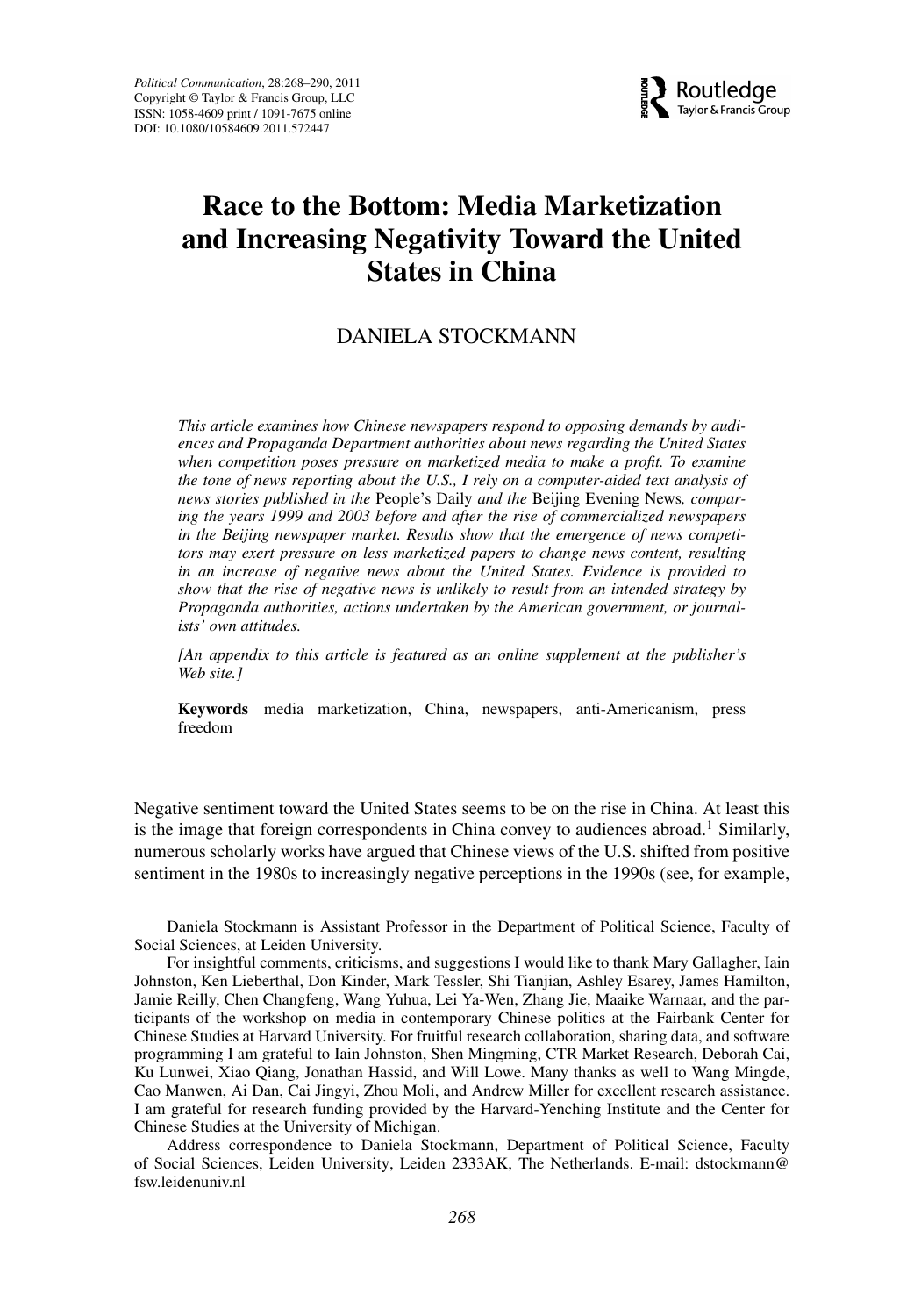Xu, 1997; Fewsmith & Rosen, 2001). Indeed, there is some evidence that negative sentiment toward the U.S. has been increasing and that nationalist protests have become more frequent since the late 1990s (Johnston & Stockmann, 2007; Weiss, 2008). It is widely believed that this rise is mainly a result of propaganda initiated by the state to boost regime stability.

My interviews with media practitioners and examination of journalistic handbooks do not suggest that the government is proactively timing the production of negative images of the United States to prime attitudes among the population for discrete policy initiatives (Stockmann, in press). The Chinese Communist Party (CCP) may have laid the foundations for popular nationalism in the early 1990s when it emphasized more strongly nationalist credentials to substitute for a decline in socialist ideology in Chinese society (S. Zhao, 1998; Hughes, 2006). However, popular nationalism tied to negativity toward Japan and the United States went beyond the boundaries of the official discourse and contained criticism of China's foreign policy stance, thus posing pressures and constraints on Chinese foreign policy (Seckington, 2005; Reilly, 2006). Therefore, the government attempts to pull public perceptions of the United States into a positive direction in order to cool off popular nationalism. Propaganda Department authorities have instructed media practitioners to depict stories on related topics in a more positive (or less negative) light.<sup>2</sup> Thus, the official line of the central government is to constrain negativity toward the United States.<sup>3</sup>

By contrast, media practitioners believe that they attract audiences by tapping into critical stories about the United States (Shirk, 2007; Stockmann, in press). Indeed, a case study demonstrated that Beijingers demanded negative news about Japan during the anti-Japanese demonstrations in 2005. When news reporting switched toward more positive reporting following press restrictions imposed by the Propaganda Department, citizens moved to commercialized papers and the Internet since they expected those media outlets to be more critical (Stockmann, 2010b, 2011). Since sentiment toward the U.S. has recently dropped to about equal levels that Japan "enjoyed" for most of the 1990s (Johnston & Stockmann, 2007), it is reasonable to assume that audiences also demand more critical stories about the United States, just as in the case of Japan.

This article examines how newspapers respond to these opposing demands by the government and audiences over time when competition poses pressure on marketized media to make a profit. Since the late 1970s the Chinese media have undergone marketization, including deregulation, commercialization, and partial privatization. This development has resulted in the emergence of three types of newspapers at different points in time that differ in terms of their degree of marketization. A comparison of the tone of news reporting about the U.S. in two established papers before and after the emergence of new competitors reveals that highly marketized media outlets may exert pressure on less marketized media outlets to change news content, resulting in increasing negativity in news reporting about the U.S. over time. When increased competition made it more difficult for the Propaganda Department to enforce press restrictions, established papers overstepped boundaries for news reporting to attract readers and increase their commercial profit. To lower the likelihood of a clampdown by the Propaganda authorities, newspapers found ways to submit to demands by the state while also responding to the market. While increased competition may have initiated a race to the bottom between media outlets, the specific form this race takes is shaped by the nature of press restrictions imposed by the Propaganda Department. Media marketization can induce an adjustment of the position of the state as publicized in mouthpieces of the government toward audience opinions over time.

To examine the tone of news reporting about the U.S., I rely on a computer-aided text analysis of news stories published in the *People's Daily* and the *Beijing Evening*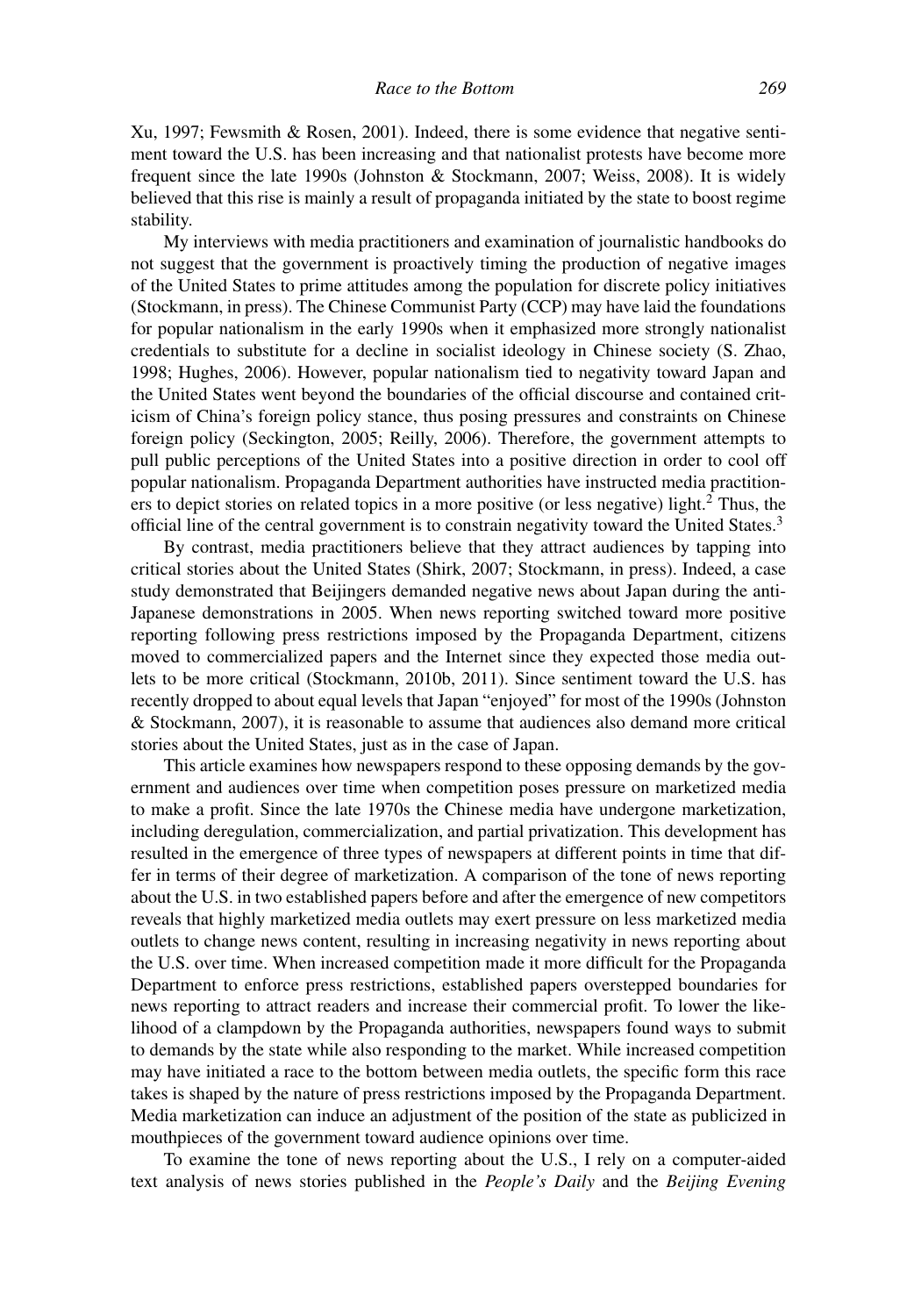*News*, comparing the years 1999 and 2003 before and after the rise of commercialized papers in the Beijing newspaper market. Results from 46 in-depth interviews with media practitioners in Beijing and Chongqing and a careful examination of journalistic handbooks from 2005 have been published elsewhere, but inform my interpretation of these data (Stockmann, in press). Case selection, content analysis of public statements by the spokesperson of the Chinese Ministry of Foreign Affairs as well as Chinese and American human rights reports, and data from a 2010 study of Chinese reporters specializing in international news demonstrate that the rise of negative news is unlikely to result from an intended strategy by Propaganda authorities, actions undertaken by the American government, or jounalists' own attitudes.

## **Marketization and the Development of Newspapers During the Reform Period**

Economic reforms have changed the structure of the Chinese state media. Before the reforms all media were state-owned and financed by the state, but budgetary constraints forced the government to sever media subsidies as early as 1978 (Y. Zhao, 1998). During the reform era the Chinese government deregulated, commercialized, and partially privatized the news media. As such, China marketized the state media.

*Deregulation* describes the process of diminishing intervention by the state into media organizations. In the early 1980s the State Publication and Press Administration (now General Administration of Press and Publications) started to issue more licenses, a common way of deregulating media outlets. Between 1978 and 2009, the number of officially licensed newspapers increased from  $186$  to  $1,937<sup>4</sup>$ . In the 1980s the growth in newspapers took place primarily among local papers that funded themselves through the means of advertising (G. Wu, 2000). This shifted the primary goal of media organizations from serving the public (as defined by the state) toward earning profits, a key feature of *commercialization*. By the end of the 1990s, the majority of media outlets had become not only financially self-sufficient but profitable (Y. Zhao, 1998).<sup>5</sup> Yet despite a general increase in marketization of the Chinese media, there still remained differences between newspapers: So-called *semiofficial papers* (or evening papers) financed themselves exclusively with advertising revenues, while so-called *official papers* (including party papers and political machine papers) often lagged behind semiofficial papers and tended to receive indirect or small state subsidies.

*Partial privatization* further promoted profit orientation among newspapers. From the early 2000s on, shares in print media groups have been publicly traded on the stock market and investment in media groups has been permitted. For example, the Beijing Youth Daily Group became the first newspaper to be listed on the stock market in Hong Kong in December 2004.<sup>6</sup> Although restrictions remain on the share of nonstate investment in media outlets—such a share cannot exceed 49%7—investment created additional pressures for newspapers to make a profit. According to my interviews, investment was the key feature that distinguished *commercialized papers* from the other two paper types. Since commercialized and semiofficial papers share many similarities, mainly that they are run with the goal of profit making, media practitioners referred to those as *nonofficial papers*.

Individual newspapers may not always fit neatly into these categories of newspapers. For example, the *Guangzhou Daily* as a municipal party organ was often at the forefront of media marketization. Nevertheless, Chinese media practitioners distinguish between different newspaper types to describe general tendencies within a more complex media system (Stockmann, 2010b). Before I provide more nuanced information on individual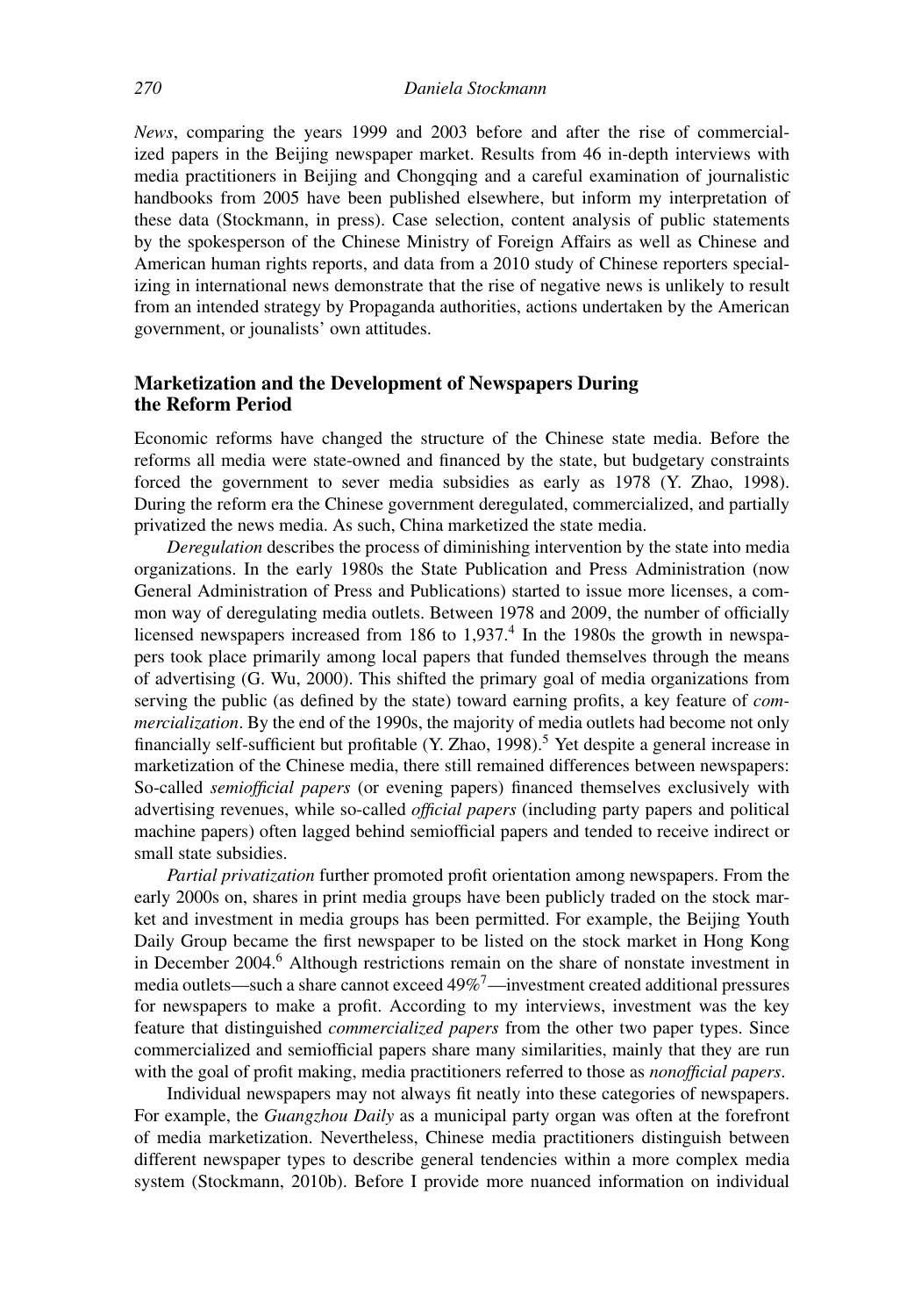papers included in this study, I first explain how the rise of commercialized papers posed competitive pressure on established papers that led to changes in news reporting.

### **Why New Papers Change Positions of Established Papers**

How does the emergence of a new media outlet influence the old? Economists model the decisions about what product will be offered in a market based on spatial models. In political science, the logic of spatial modeling is most prominent in the study of political parties. Made famous by Downs (1957), spatial theory of party and voter behavior assumes that parties will choose policy positions on a left–right continuum that minimizes the distance between themselves and voters. Parties competing for votes can either move toward or away from each other. By increasing policy distance, they encourage voters to vote for the competing party; by accommodating the competitor, they attract voters (see, for example, Shepsle, 1991; Kitschelt, 1995). Which of those two strategies a party adopts depends on the number of parties and issue areas.<sup>8</sup> For example, the green and radical right-wing parties that have emerged in electoral systems since the 1960s tended to open up environment and immigration as new issues in electoral campaigns. Once an established party accepted competition on the new issue dimension, it tended to adopt a policy position that accommodated the new party (Meguid, 2005).

Spatial models have also been used to explain developments of media markets. In these spatial models the dimension across which media outlets align themselves can be the left–right ideological continuum, similar to the study of political parties (Endersby  $\&$ Ognianova, 1997), but the dimension can also span between soft and hard news content,<sup>9</sup> as in the following example taken from a study by Hamilton (2004). In the 1960s, the Federal Communications Commission (FCC) required local television stations to report on their public affairs coverage, which provided incentives to establish informal norms among television personnel that supported broadcasting of hard news. As cable technology and spectrum allocation increased the number of competitors in the television market, it became harder to maintain informal restrictions on the quality of news, and television stations offered soft news as a programming alternative. This resulted in a race to the bottom situation that led to an increase in soft news over time. A race to the bottom situation is often explained based on the prisoner's dilemma. Here I apply this logic to the situation of Chinese newspapers.

Consider a world with two newspapers, an official and nonofficial paper. If both papers stick to the official line, they each gain an audience worth X. If one paper oversteps boundaries for news reporting while the other continues to stick to restrictions, the paper that "commits the mistake," to use the language of Chinese media practitioners, gains an audience worth B at the expense of the other paper. If only one paper oversteps boundaries, there may be no government backlash. If both papers overstep boundaries, neither paper gains a commercial advantage since readers are not attracted away from the other paper. And on top of that, the government may increase scrutiny because of concern that there is too much reporting that conflicts with the government line. Each paper may face a cost of C from the government reaction. Specific payoffs are displayed in Table OA1 in the online appendix, taken from Hamilton (1998, p. 300) .

In this situation, which strategy should the papers employ when concerned about making a profit?10 Each paper's strategy depends on the size of the costs C imposed by the government. If the government backlash is greater than commercial losses, each paper will choose to stick to the official line since they must choose between commercial losses (when sticking to the official line) and punishment by the government (when overstepping press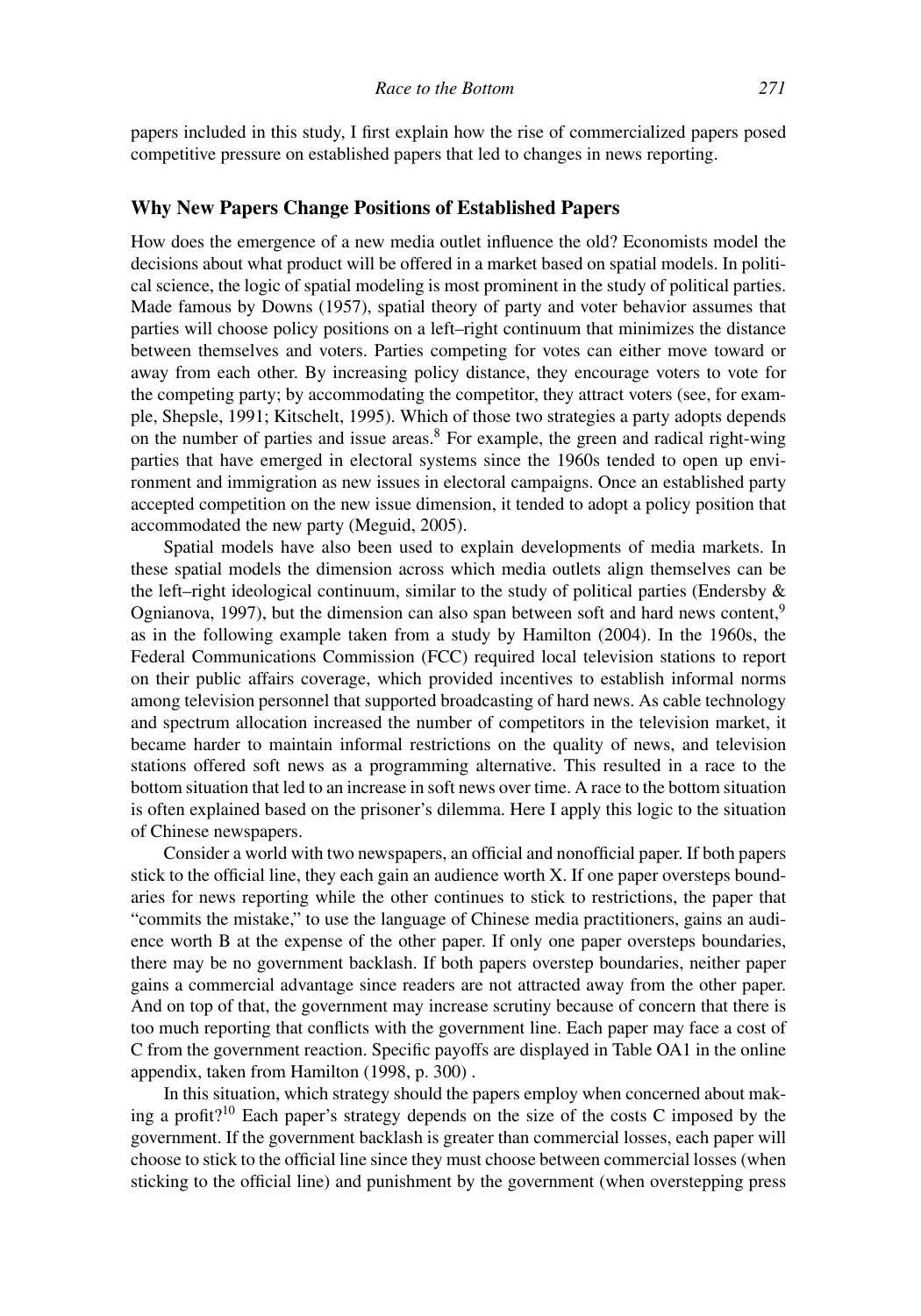restrictions). Having less competitors in a media market may contribute to such a preference structure. In this case, it remains easier for the government to monitor and impose restrictions, as was the case in China at the beginning of media reform.

Yet this situation can change when new competitors emerge in a media market, as it can affect the likelihood that costs are imposed by the government in case of noncompliance, thus increasing the chance that commercial losses will outweigh the costs of government backlash. In this case, each paper would choose to move away from the official line and earn the commercial profit X, taking into account government backlash C. If the other competitor is offering reports violating press restrictions, then the paper must choose between giving up audience to its competitor and the resulting commercial loss and paying the costs imposed by the government when not complying to the rule. Competitive pressures point toward an outcome where papers choose to overstep boundaries for news reporting in order to attract audiences, despite possible government backlash. This can translate into greater consumer happiness but may also lead to outcomes that carry fewer civic benefits, such as stirring up negativity toward out-groups (i.e., positive externalities). Such a situation has also been termed a race to the bottom, as in the above case of the rise of soft news on American television described by Hamilton.

One possible solution to these dynamics is a coordination of an agreement by a third party, for example, the government (Hardin, 1982). Indeed, the Chinese state has worked on such a solution. As the General Administration of Press and Publications allowed new competitors in the newspaper market, it became harder to maintain restrictions on the type of information offered. Therefore, the Propaganda Department restricted control over news content to the most sensitive issues, allowing media outlets to make a commercial profit on some issues but imposing a cost on others. To facilitate supervision by the Propaganda Department, nonofficial and official papers were supposed to differ in focus, such that official papers covered Chinese government-related or sanctioned topics and nonofficial papers everything else or nonsanctioned topics (Stockmann, in press).

Here I propose that the division of labor between official and nonofficial papers may have worked up until the late 1990s, but was broken by the emergence of commercialized papers that reinforced competitive pressures on established papers. Since commercialized papers were more dependent than official and semiofficial papers on making a commercial profit, they were more likely to tap into nonsanctioned topics that allowed them to attract readers. This imposed commercial pressures on official and semiofficial papers, increasing the likelihood of these established papers to report on nonsanctioned issues as those allowed them to compete with commercialized papers.

As a result, we would expect that established papers, including official and semiofficial papers, will become more likely to publish reports on nonsanctioned issues over time as those topics allow them to express more criticism of the United States. As a result, news reporting on the United States should become more negative over time as established papers use nonsanctioned topics to target readers who demand more critical news coverage of the United States (*negativity increase hypothesis*).

Note that the above scenario assumes that Chinese readers are attracted by news reporting that is closer to their personal beliefs. It also assumes that government restrictions are imposed on issues on which there is some discrepancy between the position of the government and audience demands. These assumptions hold in the case of international news reporting about the United States, as explained in the introduction. In addition, a comparison between the tone of news reporting on sanctioned and nonsanctioned topics will provide further evidence that Propaganda Department authorities attempt to restraint criticism toward the United States in the Chinese press. If Propaganda authorities attempt to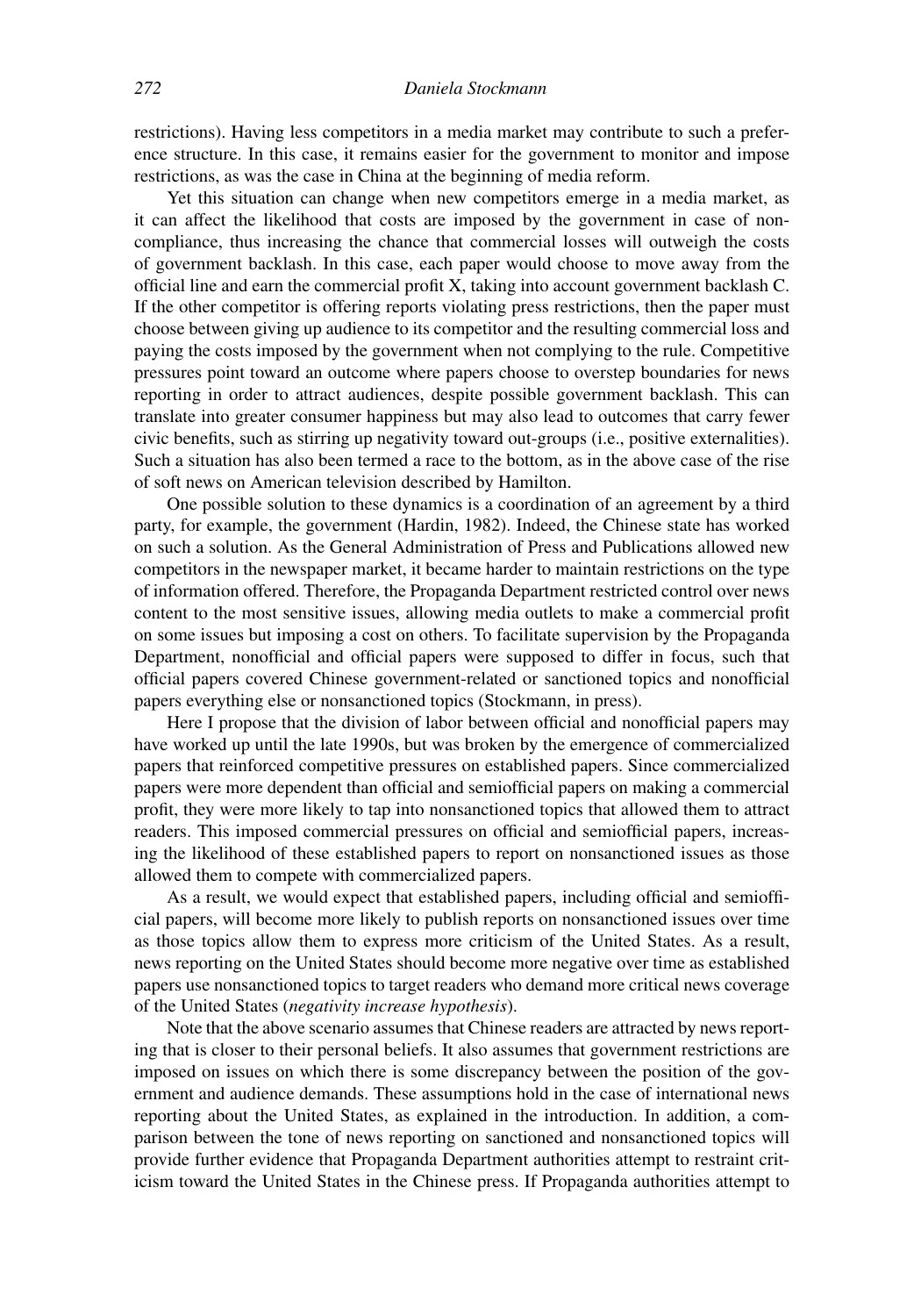pull news reporting in a positive direction, Chinese newspapers should report more positively about the United States on sanctioned topics while expressing more negativity on nonsanctioned topics (*state and market hypothesis*). Reporting on sanctioned topics allows newspapers to respond to demands by the state while following audience demands when covering nonsanctioned topics.

## **Case Selection**

To learn about the impact of the emergence of commercialized papers on the tone of news reporting about the U.S., I chose to compare articles in the *People's Daily* and the *Beijing Evening News* in 1999 and 2003. Nineteen ninety-nine marks the year before the emergence of commercialized papers in the Beijing newspaper market, and 2003 the year in which this newspaper type had already established itself. In 1999, Sino-U.S. relations had also reached a low due to the NATO bombing of the Chinese embassy in Belgrade by American aircraft in May. By comparison, China criticized the launching of the Iraq war, but criticism did not lead to a crisis situation comparable to 1999, and the year 2003 was characterized by greater stability in Sino-U.S. relations.<sup>11</sup> Therefore, any increase in negativity that we observe is unlikely to result from a negative reaction to actions undertaken by the U.S. government against China among Chinese officials or media practitioners.

The Beijing newspaper market was chosen because it allows me to compare the results from the text analysis with public opinion data about attitudes toward the United States. According to my knowledge, the Beijing Area Studies constitutes the only random survey monitoring Chinese views toward foreign countries over time.<sup>12</sup> These data show that sentiments toward the United States decreased over time across potential audiences of different newspaper types, including the urban middle class as well as public officials.<sup>13</sup> If newspapers follow demands of their readers, news reporting in both papers should move in a negative direction over time.<sup>14</sup>

Individual newspapers were selected as examples of established newspaper types. The *People's Daily* is the mouthpiece of the CCP at the central level. As a party paper, it is registered under the CCP Central Party Committee and supposed to represent the viewpoints of the Chinese national leadership. As a semiofficial paper, I selected the *Beijing Evening News*, which is registered with the *Beijing Daily* and is thus only indirectly linked to the CCP party committee at the Beijing level.

As illustrated in Figure OA1 in the online appendix, both papers have declined in popularity over time, thus experiencing competitive pressure from the *Beijing Times* (*Jinghua Shibao*) and other commercialized papers emerging in the early 2000s. This paper was founded in 2001 as part of the People's Daily Group.15 The *Beijing Times* immediately started out with 12% of readers in Beijing with a rising tendency, while the *Beijing Evening News* and the *People's Daily'*s readership rates continued to decline to about 50% and less than 5%, respectively. As the most popular paper in Beijing, the *Beijing Evening News* experienced less competitive pressure than the *People's Daily*, which was pushed toward the market. Due to its declining readership rates, the *People's Daily* was supposed to attract a wider audience, including "ordinary people" in addition to cadres as its traditional readership. Of course, the *People's Daily* could still expect to receive some state subsidies, but it no longer could rely on the government to fully cover its losses. In 2003, the most recent year of the text analysis, the *People's Daily* was already preparing itself to be sold at newspaper stands, starting in 2004.<sup>16</sup> Even though the *People's Daily* is generally less marketized than the *Beijing Evening News*, we would expect the official paper to experience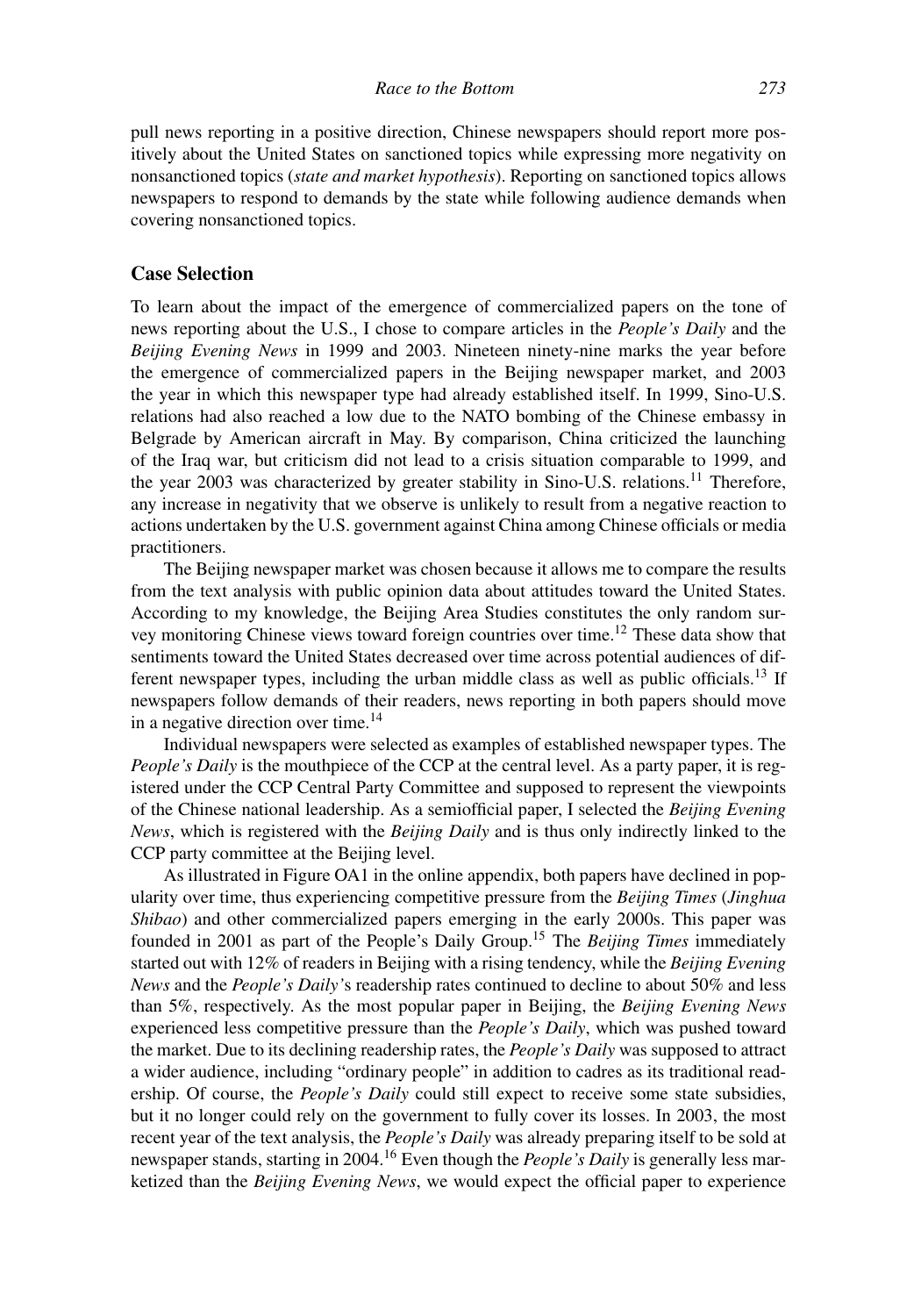pressure to target audience demands when commercialized papers entered the market maybe even more so than the semiofficial paper, which still enjoyed a solid readership base in Beijing.

## **Data and Research Methods**

To derive at a representative sample of news reporting, I sampled 10 constructed weeks for each year, deriving a sample of 2,280 articles.<sup>17</sup> Constructed week sampling is a combination of simple random sampling and stratified random sampling. According to this technique, all weeks during a period of time of interest to the researcher are numbered, and subsequently one Monday, Tuesday, and so on is randomly selected until one (or several) weeks are constructed (Stempel, 1952). Constructed week sampling is especially attractive for research that involves multiple years because it relies on a small sample size while at the same time retaining representative results. Ten constructed weeks retain representative results for 1 year of Chinese news reporting about the United States (Stockmann, 2010a).

To analyze the tone of news reporting in these articles, I relied on a computer-aided text analysis using Yoshikoder, according to my knowledge the only content analysis software program that can handle Chinese characters. This technique is often criticized for the lack of in-depth and detailed understanding of meaning that qualitative research can extract; its main advantage lies in encouraging transparency and consistency, thus producing replicable, reliable, and generalizable results (Neuendorf, 2002). Elsewhere I have argued that the extraction of qualitative meaning should always be the standard against which to judge the quality of the measurement when using computer-assisted content analysis (Stockmann, 2010a). Measurement of the dictionaries used in computer-aided text analysis was developed based on extensive qualitative reading of texts and pretested several times. A detailed memo on problems and solutions during data collection is available on the author's Web site at daniestockmann.net.

## **Concepts and Measurement**

#### *Tone of News Reporting About the U.S.*

By assessing the tone of news reporting about the U.S., we can assess the degree to which news stories feed into negative out-group perceptions of the United States and Americans among Chinese audiences, thus priming nationalist sentiment. Social identity theory suggests that social comparison between groups leads to positive sentiment toward the in-group and negative bias toward out-groups. Higher devaluation of out-groups can prompt greater sympathy for the in-group, and vice versa (Tajfel, 1982; Turner, 1987). As predicted by social identity theory, negative sentiment toward the United States and Americans is linked to greater perceptions of difference between Chinese and Americans among Beijingers (Johnston & Stockmann, 2007).

In computer-aided text analysis, tone can be assessed based on the negative or positive connotations that words surrounding a specific concept of interest contain. Here I rely on a dictionary of positive and negative words that linguists at National Taiwan University created (Ku, Wu, Lee, & Chen, 2005). These terms can be entered into the Yoshikoder software program as two separate categories and then compared with the terms immediately surrounding all synonyms for the same concept of interest, in this case terms such as "Americans" and "United States." To assess tone, I subtracted the log odds ratio of the number of negative keywords in a semantic space of eight words before and after terms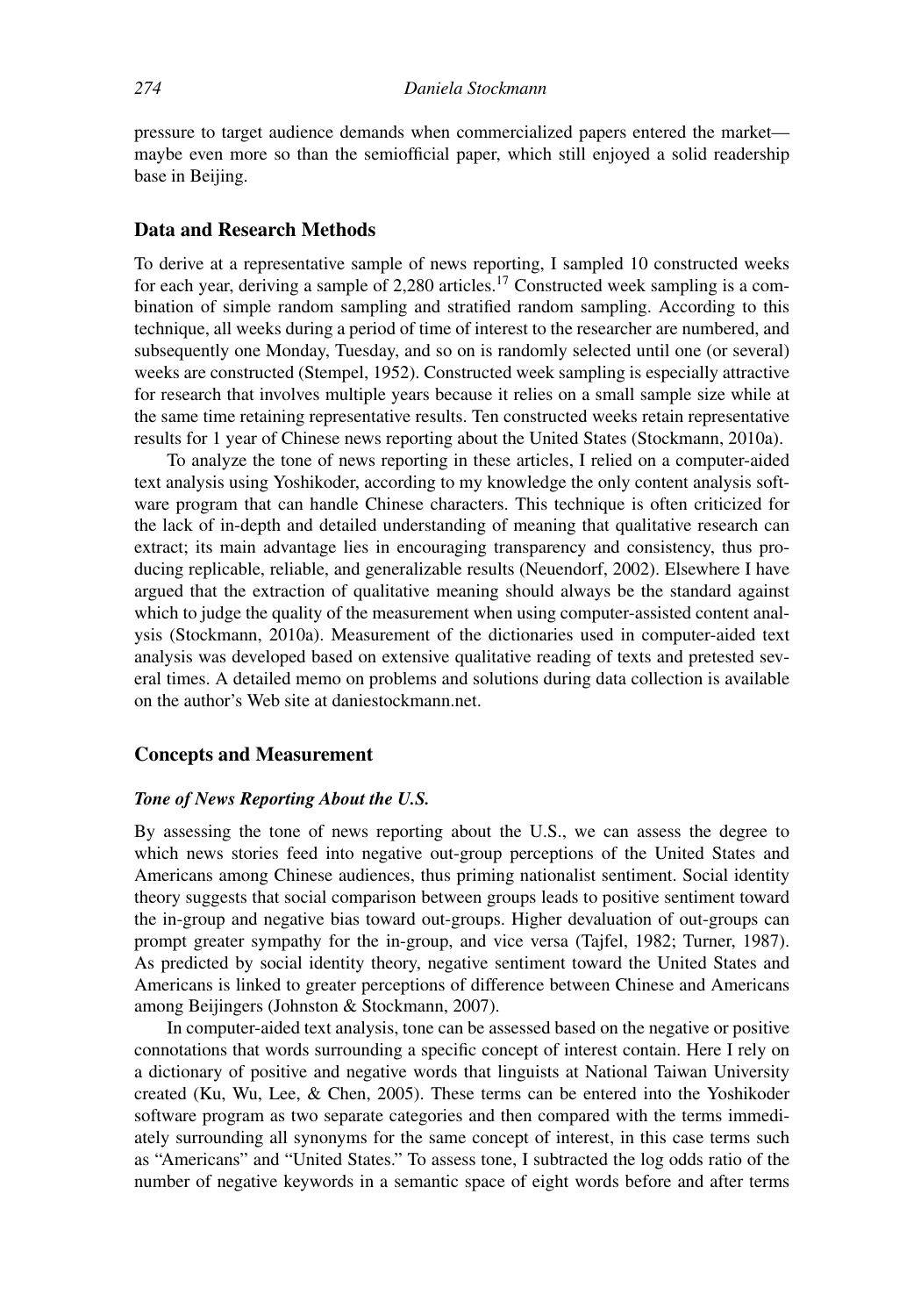representing the United States from the log odds ratio of the number of positive keywords in this space.<sup>18</sup> This proves to be a reliable and valid measure for assessing the position of text on a one-dimensional scale (Lowe, Benoit, Mikhaylov, & Laver, 2011). Tone becomes negative when negative words outweigh positive words, and vice versa. The log odds ratio takes into account that the marginal effect of one more word is decreasing in the amount that has already been written on the topic in the report. For example, the effect of adding one more negative word in a report with 50 positive and 20 negative valence words decreases tone (or the ratio of positive to negative words) by about 5%; in a report with 10 positive and four negative words, it decreases tone by 20%. Zero implies that the article is either about neutral or balanced in terms of positive and negative assessments of the United States.

Although a mainland Chinese version of the dictionary of positive and negative words would be desirable, in practice I have found that the results based on the Taiwanese version match my qualitative reading of mainland Chinese texts fairly accurately. A pretest of news reporting on the U.S. in 2001–2002 compared results with a content analysis conducted by the University of Maryland (U.S.-China Security Report Commission, 2002), revealing that measurement of tone based on Yoshikoder roughly matched coding by native speakers.

#### *Sanctioned and Nonsanctioned Topics*

Chinese media practitioners frequently claim that news reporting increases in sensitivity as it becomes more political. Yet it turns out that not all issues that Chinese media practitioners describe as "social" or "nonpolitical" are, in fact, politically irrelevant. In the realm of international news reporting, the rule that editors and journalists follow to determine issue sensitivity is its relationship to Chinese foreign policy. When Propaganda authorities get in touch with editors to discuss news content on international affairs, editors usually find the argument convincing that the Chinese news media need to stand behind "the position of China." For example, an editor and reporter specializing in international news reporting explained to me: "The government discourages newspapers to use foreign news as sources of information; that also makes sense, because we want to make sure that our newspapers represent the Chinese point of view" (Interview 25). What the Chinese position is depends on China's foreign policy as defined by national leaders. For example, a textbook on communications recommends that journalists should know Chinese foreign policy, since only then will they know "what to talk about, what not to talk about, what to emphasize, what not to emphasize, what to advocate, what to oppose, etc." (M. Wang & Jing, 2003, p. 74). In the minds of media practitioners, the sensitivity of a particular topic increases as it becomes more relevant to China, particularly the views of Chinese officials.

Note that these restrictions by the Propaganda Department allow for nonsanctioned topics to be relevant to politics. For example, editors and journalists described the war on Iraq in 2003 and American domestic politics as not sensitive.19 This is important because perceived audience demand for negative news about the U.S. relates primarily to politics. The Chinese public holds bifurcated views of the United States. On the one hand, the U.S. is admired for its level of development, its openness, its social individualism, opportunities for economic advancement, and the efficiency of its bureaucracies. Often the U.S. is the unspoken comparison against which China's backwardness is measured. On the other hand, many of the same people see it as hegemonic, aggressive, and arrogant on the foreign policy side (M. Zhao, 2001). Shambaugh (1991) therefore described the U.S. in the eyes of Chinese as a "Beautiful Imperialist." Even less well-educated urban residents distinguish between Americans as people and the U.S. as a state, with the latter (or its leaders) being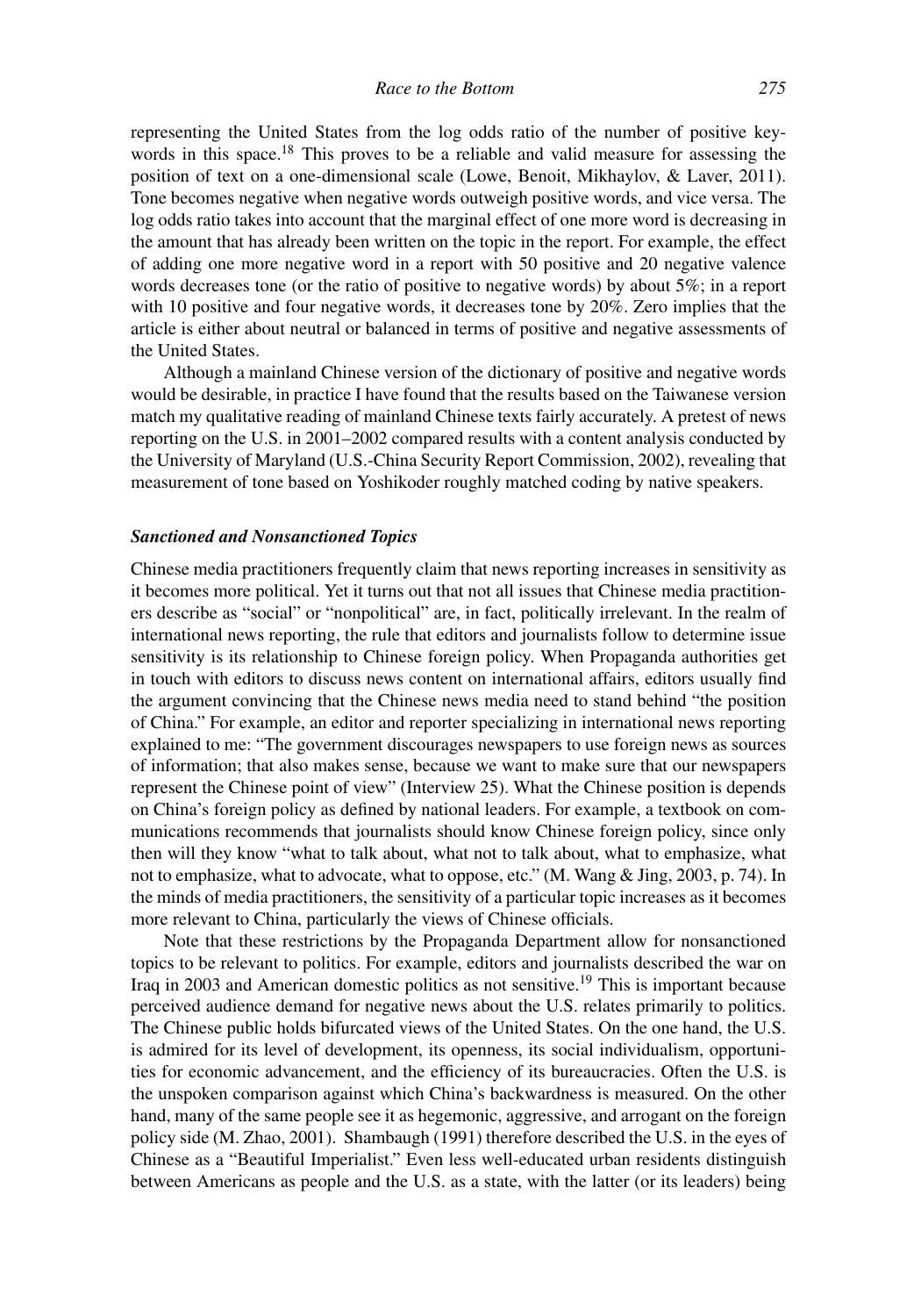the object of stronger criticism than former (Johnston & Stockmann, 2007). If some nonsanctioned topics allow for criticism of the U.S. as a state, a movement into nonsanctioned topics may allow newspapers to tap into audience demands.<sup>20</sup>

Indeed, Chinese show much interest in nonsanctioned news about American politics. Special programs dealing with 9/11, the war on Iraq, and the presidential elections in 2004 were watched by a large television audience. For instance, in Shenyang up to 64.9% of TV viewers watched *Iraq Special Report* (*Yilake Tebie Baodao*) and *Caring About the War on Iraq* (*Guanzhu Yilake Zhan Shi*).<sup>21</sup> The popularity of programming on Iraq was in part due to the fact that it was the first time that international events were broadcasted live in the Chinese media.<sup>22</sup> Reporters also state that criticism of the United States is negative news, which satisfies the demand for dramatic and sensationalist stories among readers (Stockmann, in press).

Restrictions by Propaganda authorities create rules and standards for news reporting among editors and journalists, resulting in associations of nonsanctioned and sanctioned topics with certain norms of behavior. Strictly sanctioned topics cannot be published in the paper, but only internally reported to relevant institutions within the Chinese political system. Sanctioned topics can be reported about, but need to be censored. And nonsanctioned topics can be written in any way the journalist likes. With respect to the United States, it is sufficient to distinguish between sanctioned and nonsanctioned topics only. No topics are so sensitive that the media are not allowed to report about them. For example, handbooks used for training of journalists lay out very specific rules about how to cover Taiwan as the most sensitive issue.<sup>23</sup>

Based on these findings from my qualitative research, I developed measures for nonsanctioned and sanctioned topics for news reporting. When articles mentioned China in addition to the United States, they were coded as sanctioned (1), while stories that only involved the United States were coded as nonsanctioned (0). Similarly, the more frequently a report mentioned a Chinese official involved in foreign policy-making by name, such as Hu Jintao, Li Zhaoxing, and so forth, the more sanctioned it became. Accordingly, this dummy variable, called China and the U.S., and a continuous variable, termed Chinese leaders, form the basis for the journalistic rule to "stand behind China's foreign policy." As we would expect based on my fieldwork, these measures correlate strongly with lists of sensitive keywords frequently censored by Web site administrators.<sup>24</sup> Sensitivity increases as articles become more relevant to China and particularly Chinese officials involved in foreign policy-making. Yet when reports cover political institutions or politicians outside of the Chinese context, sensitivity decreases.

## **Empirical Results**

My first hypothesis predicted that negativity toward the United States would increase in established papers between 1999 and 2003, despite 1999 being a year of tension in Sino-U.S. relations and 2003 being more stable. This change in tone should be primarily driven by an increase in the likelihood of official and semiofficial papers to select nonsanctioned as opposed to sanctioned topics, as those topics allow newspapers to follow market demands.

Let us first take a look at how negativity in the news about the United States changes between 1999 and 2003. Since tone, the dependent variable, is continuous I rely on ordinary least squares (OLS) regression analysis to answer this question. The dependent variable is regressed upon the dummy variables for the *People's Daily*, the year 2003, and interactions between them. To guard against the possibility that any changes observed may be related to the article's relevance to politics (based on the number of times the article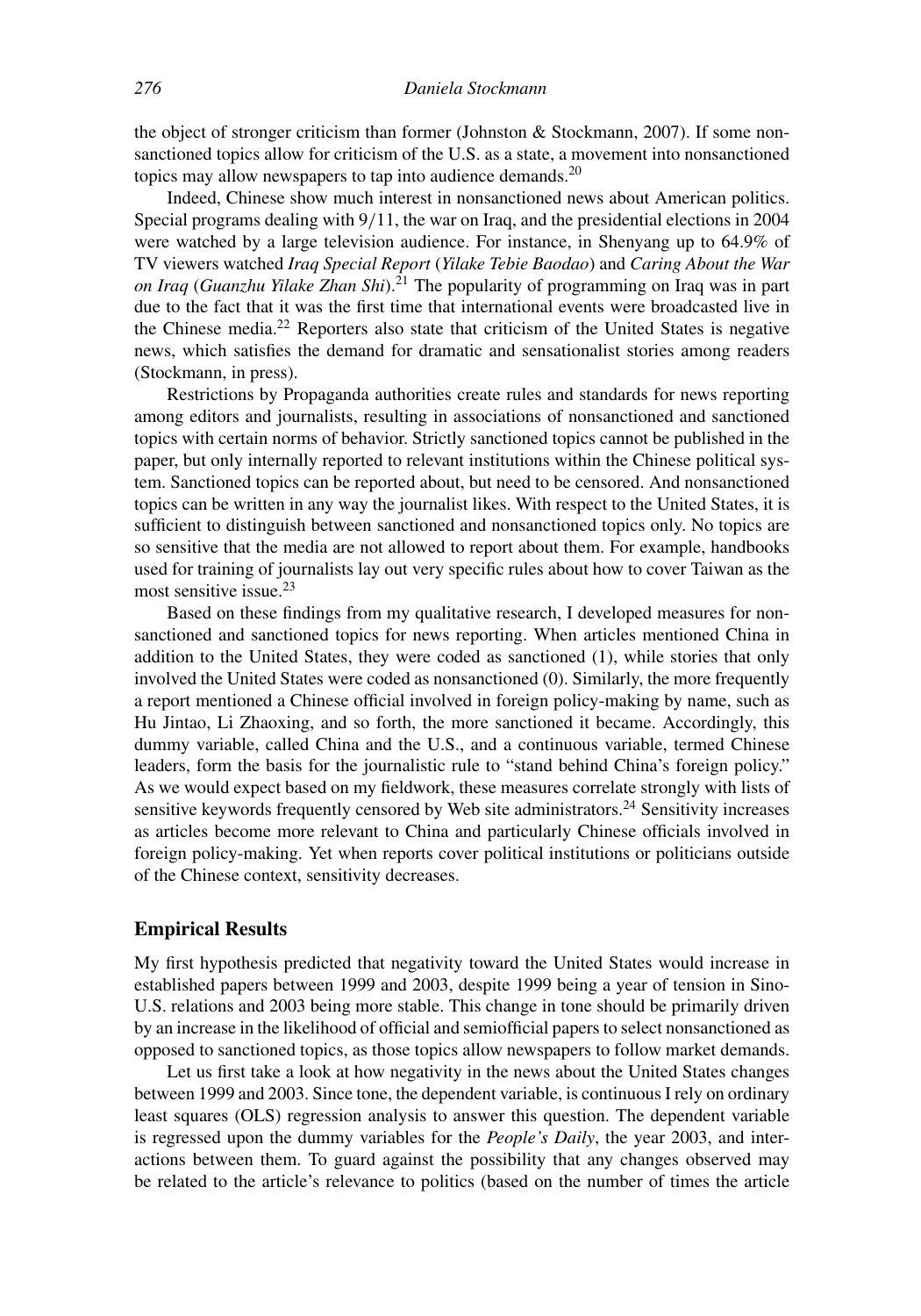mentioned Chinese, American, or international political institutions or politicians), sanctioned topics (whether it mentioned China), changes in the management of newspapers by the Propaganda Department (sensitivity) over time, or the length of the article (longer articles increase the likelihood that certain keywords are mentioned), I control for these variables in the statistical analysis.25 To facilitate interpretation, all independent and control variables were recoded to run from 0 to 1.

The functional form of the model is as follows:

$$
Tone = \beta_0 + \beta_1 People's Daily + \beta_2 2003 + \beta_3 (People's Daily*2003) + \beta_{4-5} Controls + u
$$

The negativity increase hypothesis hinges on the magnitude of coefficients for  $\beta_2$  and the sum of  $\beta_2$  and  $\beta_3$ , representing changes between 1999 and 2003 by the *Beijing Evening News* and the *People's Daily*, respectively. If competition exerts pressure on established papers to target audience demands for critical news coverage, we should observe that both newspapers report more negatively about the U.S. in 2003 compared to 1999.

Figure 1 and Table 1 display the results of the statistical analysis.<sup>26</sup> The *x*-axis of Figure 1 represents year and the *y*-axis the marginal effect of year on tone of news reporting about the U.S. As indicated by the downward slope, both newspapers become more negative over time. When comparing 1999 with 2003, the ratio of positive to negative words decreases by about 14%, with both papers moving about parallel to each other. This move in a more negative direction provides evidence that negativity toward the U.S. has indeed been increasing in the two newspapers over time, though we can be less certain about the decline in tone of the *People's Daily*. 27

Does this increase in negativity primarily result from more frequent coverage of nonsanctioned topics? If competition increases incentives for established papers to overstep boundaries for news reporting, we should observe that both become *less* likely to report on sanctioned topics in 2003. Figure 2 and Table 2 display the results of this second test. Each column represents a separate regression equation, with the left column presenting results from probit maximum likelihood regression and the right one displaying those from



**Figure 1.** Changes in the tone of news reporting over time. Source: Computer-aided text analysis on news reporting regarding the United States (USCATA).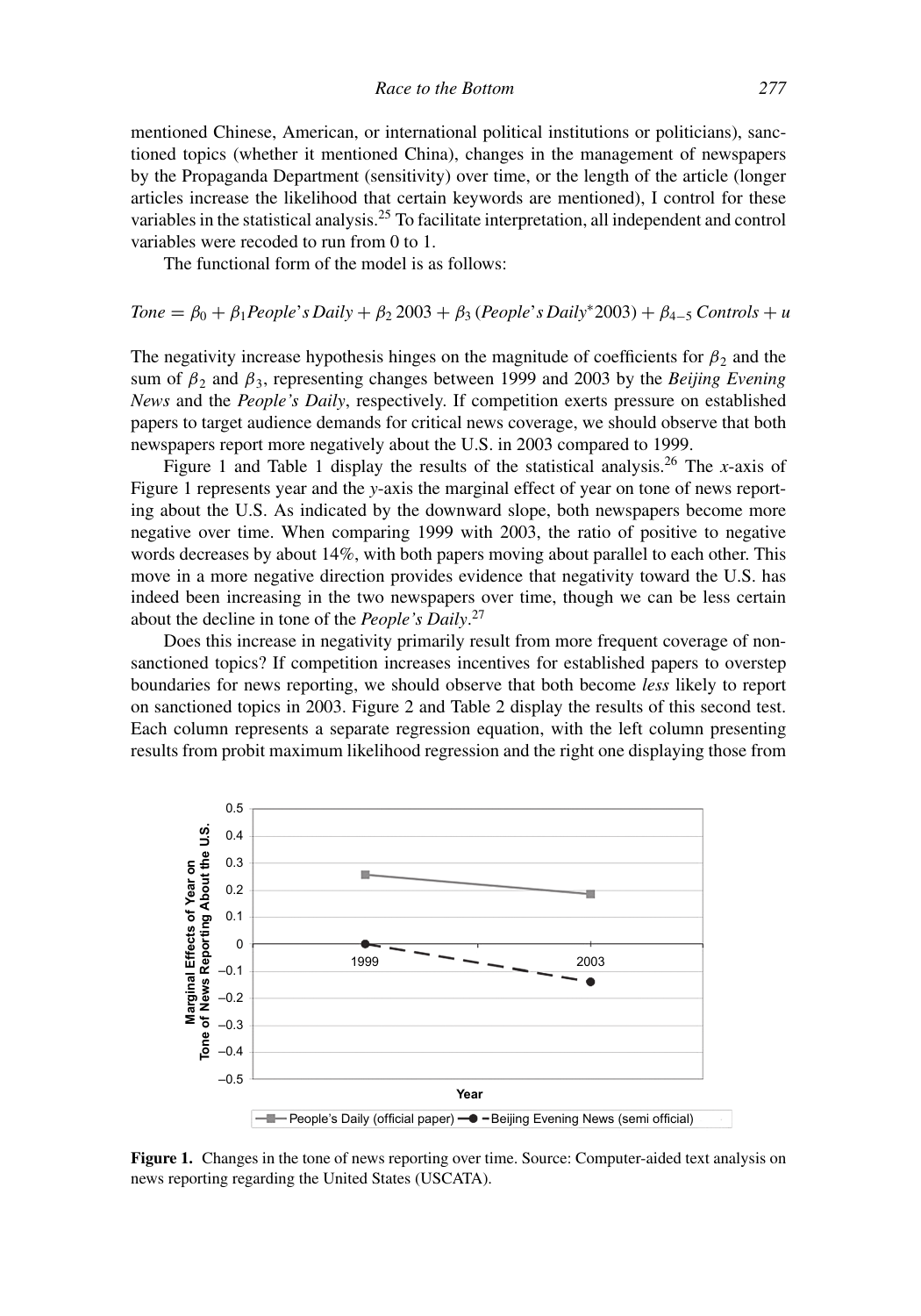|                              | Dependent variable                    |  |
|------------------------------|---------------------------------------|--|
|                              | Tone of news reporting about the U.S. |  |
| People's Daily               | $0.257***$                            |  |
|                              | (0.088)                               |  |
| People's Daily $\times$ 2003 | 0.067                                 |  |
|                              | (0.103)                               |  |
| 2003                         | $-0.139**$                            |  |
|                              | (0.066)                               |  |
| China and the U.S.           | $0.451***$                            |  |
|                              | (0.053)                               |  |
| Politics                     | $-1.381***$                           |  |
|                              | (0.189)                               |  |
| Sensitivity over time        | $-0.896***$                           |  |
|                              | (0.222)                               |  |
| Length                       | $1.070*$                              |  |
|                              | (0.569)                               |  |
| Constant                     | $0.404***$                            |  |
|                              | (0.069)                               |  |
| $\boldsymbol{N}$             | 2,272                                 |  |
| $R^2$                        | .07                                   |  |

**Table 1** Changes in the tone of news reporting over time

*Note*. Values are coefficients with standard errors in parentheses. Source: Computer-aided text analysis on news reporting regarding the United States (USCATA).

<sup>∗</sup>*p* < .10; ∗∗*p* < .05; ∗∗∗*p* < .01.

OLS regression. I investigated two measures for distinguishing between nonsanctioned and sanctioned topics. At the most simple level, relevance to China was assessed by the dummy variable coded one if the article mentioned China in addition to the United States. I also repeated the analysis with the measure for the number of times the article mentioned a Chinese official involved in foreign policy making by name, as explained above. As before, each dependent variable is regressed upon the dummy variables for the *People's Daily*, the year 2003, and interactions between them. Control variables are consistent with the previous analysis.

The results displayed in Figure 2 and Table 2 show that both papers are indeed less likely to publish sanctioned topics in 2003 than in 1999, particularly the *People's Daily*. In Figure 2, the *x*-axis displays year and the *y*-axis the marginal effect of year on reporting sanctioned topics. Over time, the *People's Daily* and the *Beijing Evening News* become more similar to each other. The *Beijing Evening News* tends to mention names of Chinese leaders rarely in 1999 and in 2003 even one eighth of a name less than before. By contrast, the mouthpiece of the central CCP is about half a name more likely to mention a Chinese leader in 1999 than the *Beijing Evening News*, but in 2003 both papers become about equally unlikely to cover Chinese leaders.<sup>28</sup> This basic pattern of results was strongly replicated when the dependent variable was measured by a dummy variable assessing whether a report mentioned China in addition to the U.S., as shown in the left columns in Table 2.

These results confirm the peculiar pattern for a possible race to the bottom in Chinese newspapers takes. The rise of commercialized papers created competitive pressures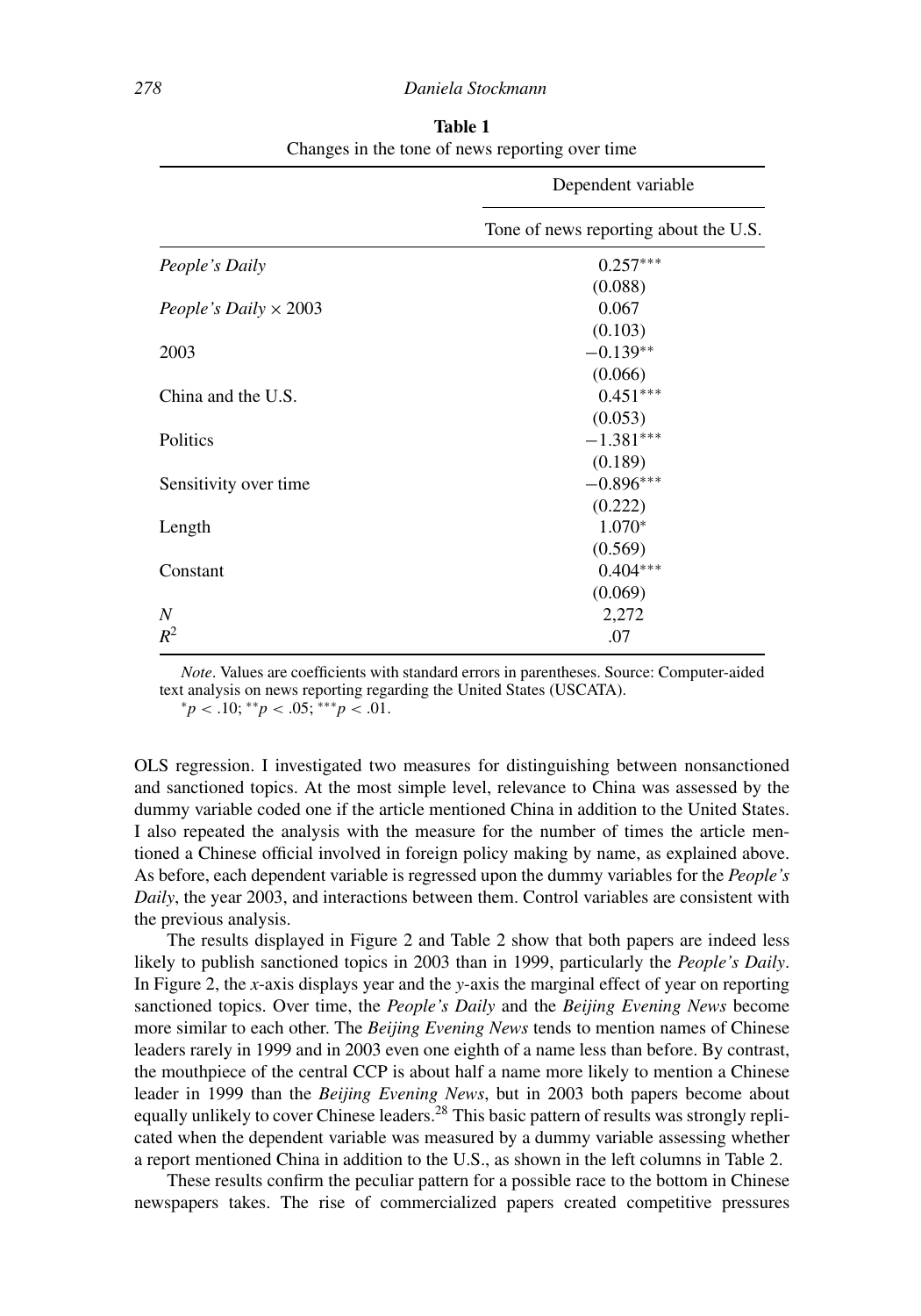

**Figure 2.** Changes in the selection of reports mentioning Chinese officials in the *People's Daily* and the *Beijing Evening News* over time. Source: Computer-aided text analysis on news reporting regarding the United States (USCATA).

|                                     | Dependent variable         |                             |
|-------------------------------------|----------------------------|-----------------------------|
|                                     | China and the U.S. (dummy) | Number of Chinese officials |
| People's Daily                      | $0.215**$                  | $0.386***$                  |
|                                     | (0.095)                    | (0.098)                     |
| 2003                                | $-0.073$                   | $-0.124*$                   |
|                                     | (0.071)                    | (0.075)                     |
| <i>People's Daily</i> $\times$ 2003 | $-0.391***$                | $-0.417***$                 |
|                                     | (0.111)                    | (0.117)                     |
| Sensitivity over time.              | 0.076                      | $1.162***$                  |
|                                     | (0.244)                    | (0.251)                     |
| Length                              | $10.688***$                | $2.263***$                  |
|                                     | (0.830)                    | (0.562)                     |
| Constant                            | $-0.439***$                | $-0.096$                    |
|                                     | (0.066)                    | (0.064)                     |
| N                                   | 2,272                      | 2,272                       |
| Pseudo $R^2$ (probit)               | .08                        |                             |
| $R^2$ (OLS)                         |                            | .05                         |

**Table 2** Changes in coverage of sensitive topics in the *People's Daily* and the *Beijing Evening News* over time

*Note*. Values are coefficients with standard errors in parentheses. Source: Computer-aided text analysis on news reporting regarding the United States (USCATA).

<sup>∗</sup>*p*/*z* < .10; ∗∗*p*/*z* < .05; ∗∗∗*p*/z < .01.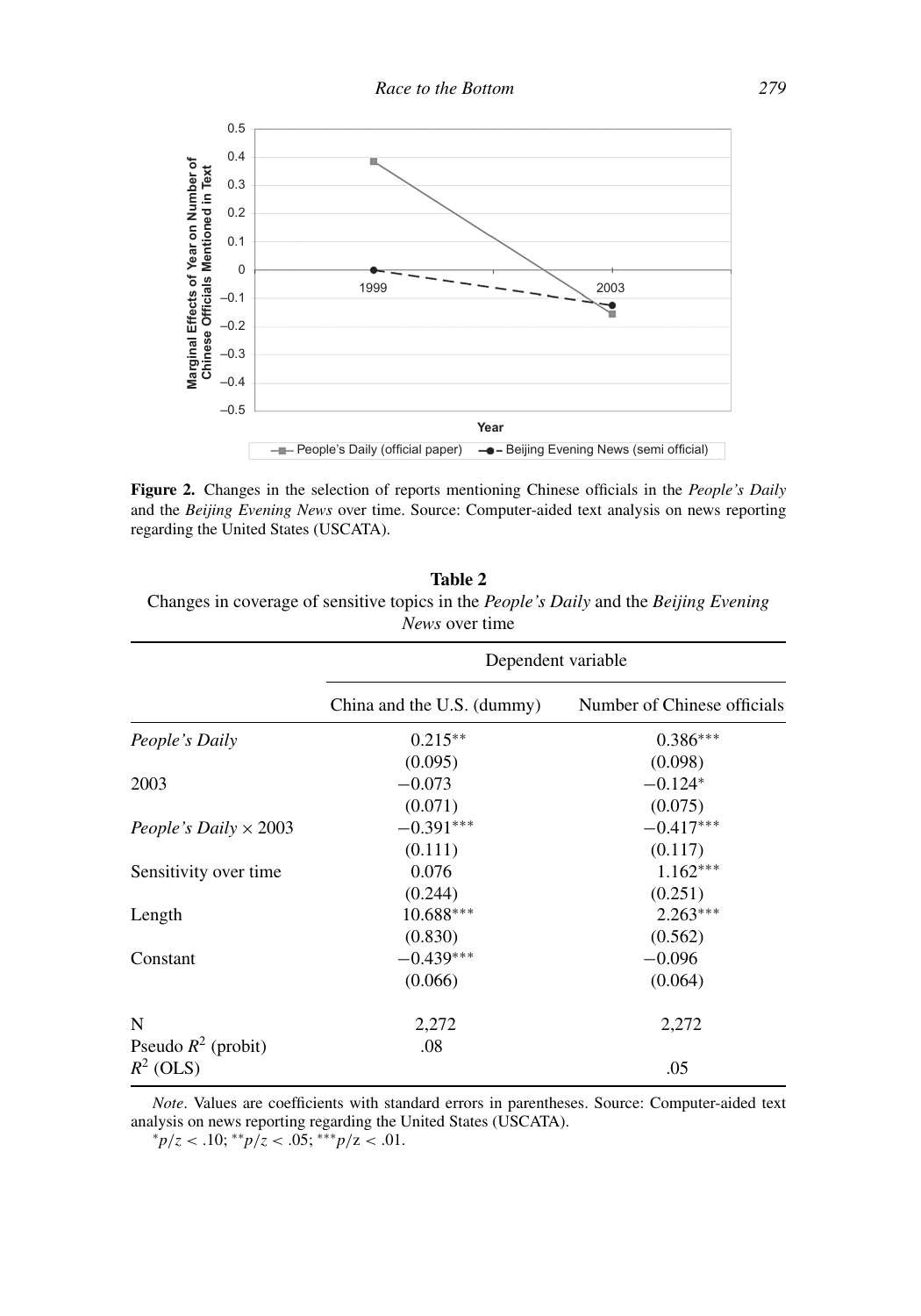that led the official paper to disrespect requests to focus on sanctioned topics. This changed the distribution of labor between the official and semiofficial paper. These results dispute common perceptions that nonofficial papers stay away and official papers retain a monopoly on sensitive topics. Despite efforts to avoid sanctioned topics, even the semiofficial paper still covers sensitive stories: In 1999 about 50% of articles in the *Beijing Evening News* dealt with both, China and the U.S., though only about 2% of those reports mentioned names of Chinese officials. Sensitive news stories are still covered in nonofficial papers.

These results confirm that the two newspapers have become more negative over time and that this rise in negativity is primarily driven by more frequent reporting of nonsanctioned topics, especially in the *People's Daily*, which may have experienced more competitive pressure than the *Beijing Evening News* in 2003.

#### *Causal Mechanism*

The state and market hypothesis predicts that Chinese newspapers should report more positively about the United States on sanctioned topics while expressing more negativity on nonsanctioned topics. This pattern of news reporting is rooted in the nature of press restrictions that aim to "massage" Chinese attitudes toward the United States: When covering sanctioned topics reporters satisfy demands by the state, while covering nonsanctioned topics allows them to respond to calls for more criticism in the news by readers.

To test this hypothesis, I repeated the previous statistical analysis relying on the previous model specification, this time allowing year to interact with coverage of sanctioned topics (instead of newspaper). Complete statistical results are shown in Table OA4 in the online appendix.

Figure 3 displays how the tone of news reporting changed between 1999 and 2003 when publishing articles that mentioned China and the U.S. as opposed to reporting solely about the U.S. As before, the *x*-axis indicates year and the *y*-axis the marginal effect of year on tone of news reporting about the U.S. Let us first take a look at the *Beijing Evening News*, displayed in Figure 3a. The nonofficial paper clearly distinguishes between nonsanctioned and sanctioned topics by reporting about stories related to China more positively. The ratio between positive and negative words increases by about 50% when reporting about sanctioned topics. This tendency remains stable over time, as indicated by a parallel downward slope of the straight and dashed lines.<sup>29</sup> By contrast, the *People's Daily* changes its strategy in 2003, as displayed in Figure 3b. In 1999, the paper's ratio of positive to negative words when reporting on sanctioned and nonsanctioned topics was more similar to one another, but in 2003 this difference became more pronounced, increasing from 14% to about 54%. Thus, the paper adopts a similar strategy as the *Beijing Evening News*, whereby news reporting about the U.S. tends to be more positive when topics are restricted by Propaganda authorities, but more negative when topics are unrestricted.<sup>30</sup>

In doing so, both newspapers can simultaneously satisfy demands by Propaganda officials to stand behind China's policy toward the U.S. while also satisfying perceived consumer demands. Especially the *People's Daily* appears to make up for increased negativity when covering nonsanctioned topics by reporting even more positively than before on sanctioned topics. These results are not simply a function of greater affection toward China. First, my measure of tone specifically analyzes words surrounding the United States, and not positive and negative words contained in the whole text. And results remain consistent when employing alternative measures for nonsanctioned and sanctioned news reporting.<sup>31</sup>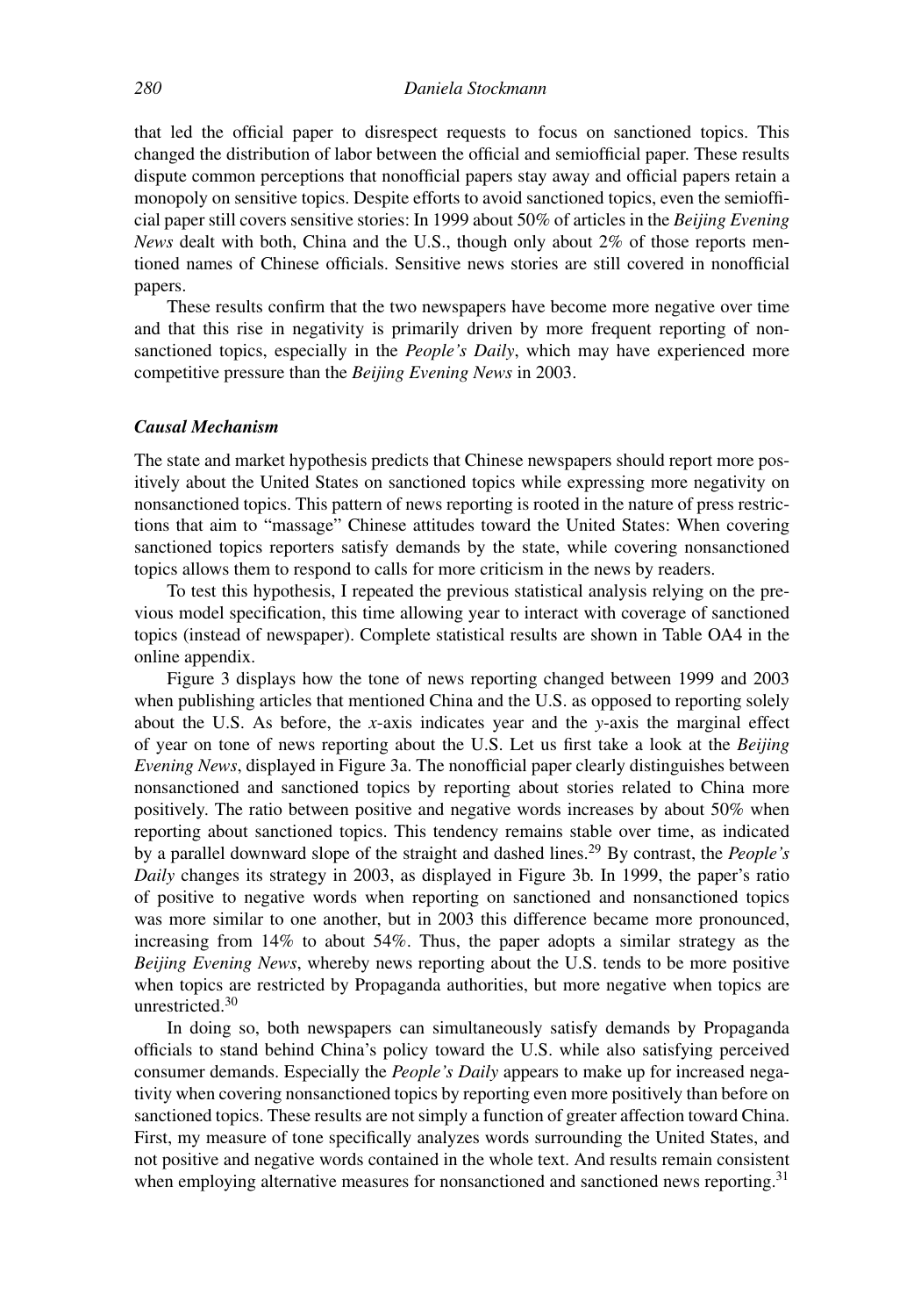

**Figure 3.** Changes in the tone of news reporting of nonsanctioned and sanctioned topics: (a) *Beijing Evening News* and (b) *People's Daily*. Source: Computer-aided text analysis on news reporting regarding the United States (USCATA).

Therefore, differences in nonsanctioned and sanctioned news reporting provide further evidence that the Propaganda Department restricts negativity in the news about the United States.

These findings provide solid evidence for the causal mechanism that links more frequent news coverage on nonsensitive topics with changes in the tone of news reporting. Different coverage of sanctioned and nonsanctioned topics allows newspapers to serve both the state and the market. When moving into nonsanctioned topics while still sticking to the official line when covering stories that are restricted by Propaganda authorities, newspapers may even be able to protect themselves from potential criticism by the Propaganda authorities as editors can still point toward stories that formerly adhere to press restrictions, even when being published less frequently.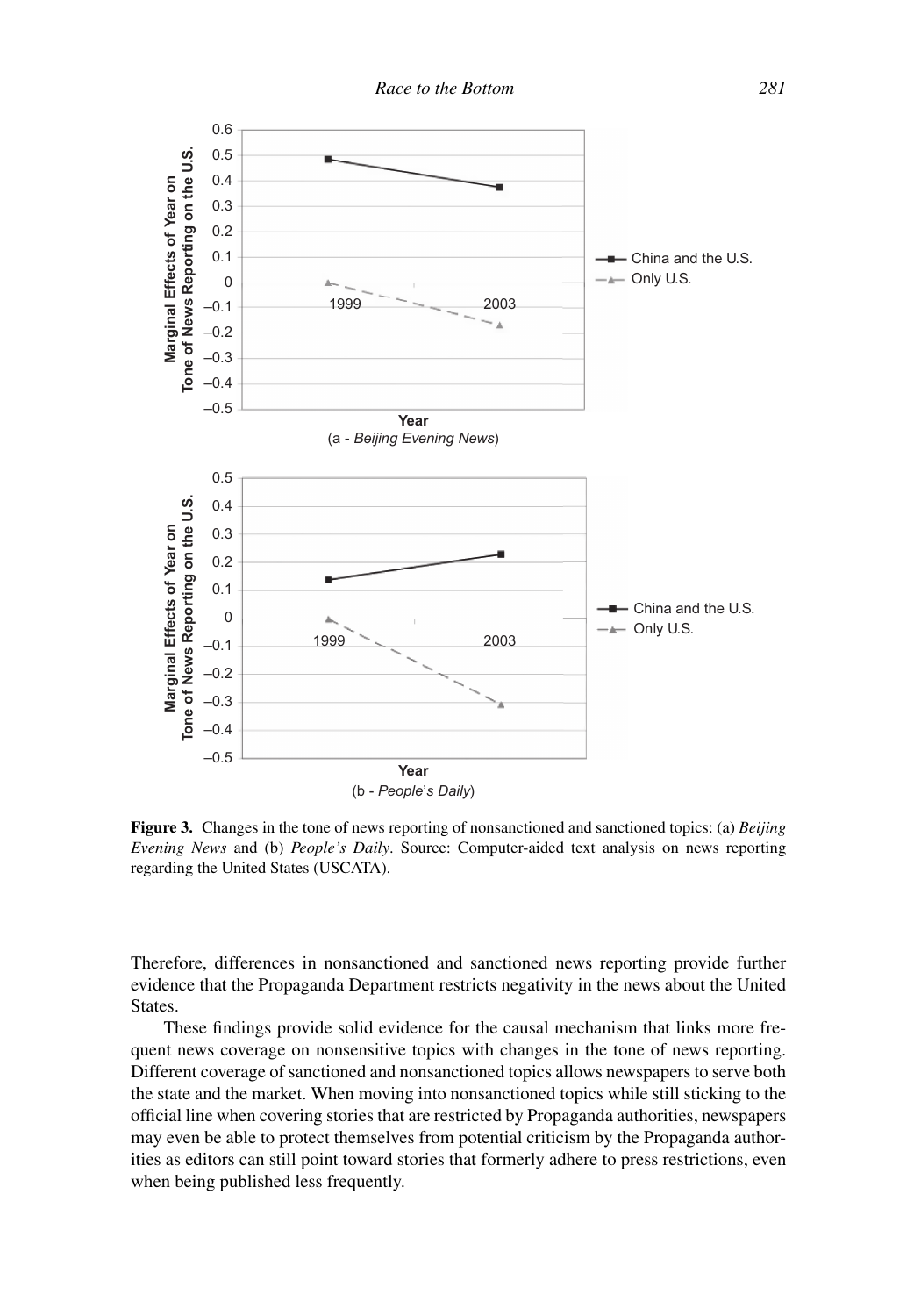## **The Nature of Press Restrictions Regarding News Coverage of the U.S.**

Results presented in the above empirical analysis confirm findings from my qualitative interviews with media practitioners: The Propaganda Department demands newspapers to report more positively (or less negatively) than they would if unconstrained. As shown in Figure 3, both newspapers report more positively on sanctioned topics than on nonsanctioned topics.

In addition, differences between newspapers strengthen the conclusion that Propaganda authorities attempt to constraint criticism toward the U.S. in the news. As the mouthpiece of the CCP at the central level, the *People's Daily* consistently reports more positively about the U.S. than the *Beijing Evening News*, as illustrated in Figure 1. The ratio between positive and negative words is about 30% higher in the *People's Daily* than in the *Beijing Evening News*. Different reactions to the 1999 bombing of the Chinese embassy illustrate this difference. For example, the *People's Daily* quoted only one netizen's opinion: "I hope Chinese people will understand that many Americans, including myself, feel ashamed of the dishonor, arrogance, and unreasonableness of the American government."32 By contrast, the *Beijing Evening News* commented on statements by Defense Secretary Cohen that the Chinese protest against the bombing of the Chinese embassy in Belgrade was deliberately instigating anti-Americanism: "The bombing of the Chinese embassy was a serious violation of the sovereignty of China ... of course the Chinese government and the Chinese people feel extreme indignation towards this issue, is it surprising that we are organizing some protest action?"<sup>33</sup> Cohen's reference to the Chinese media's late publication of President Clinton's apology, which he saw as "calculated exploitation" by the Chinese government rather than righteous indignation, was not mentioned in the article.34

One can explain the more assertive reaction by the *Beijing Evening News* in comparison to the *People's Daily* by their differing degree of marketization. The *People's Daily* still depends on indirect state subsidies by work units at all levels of government that receive small funds to subscribe to newspapers (primarily official ones) and is thus more tightly controlled by the state than the *Beijing Evening News*, which is more strongly dependent on its readers to attract advertisers. As a result, the *People's Daily* should remain closer to the official line, while the *Beijing Evening News* should be closer to audience demands.

These differences across topics and newspapers demonstrate that restrictions imposed by the Propaganda authorities are *not* aimed at "demonizing" the United States, as may have been the case in the early 1990s, according to Brady's study of the propaganda system based on data stemming from the early 1990s (Brady, 2008). When issuing instructions for news reporting, the Propaganda authorities tend to either stop reporting about issues that may stir up nationalist sentiment or ask editors to tone down their criticism of the U.S.<sup>35</sup>

This management of media is consistent with public statements made by the spokesperson of the Chinese Ministry of Foreign Affairs. A content analysis of all statements containing references to the United States revealed that the Chinese Foreign Ministry has placed the U.S. in a more positive context since 2000, with positive tone peaking in 2005 (see Figure OA4 in the online appendix for details). These statements were aimed at a Chinese audience, including domestic media outlets. Thus, they confirm that the government aims to constrain rather than foster negative sentiment toward the U.S.

This is not to say that the Propaganda Department may not have a bifurcated strategy. That is, Propaganda officials are well aware of the fact that market demands pull media toward more negative news reporting. In crisis situations, as during the 2005 anti-Japanese protests, they may therefore choose to *abstain* from issuing restrictions (Stockmann,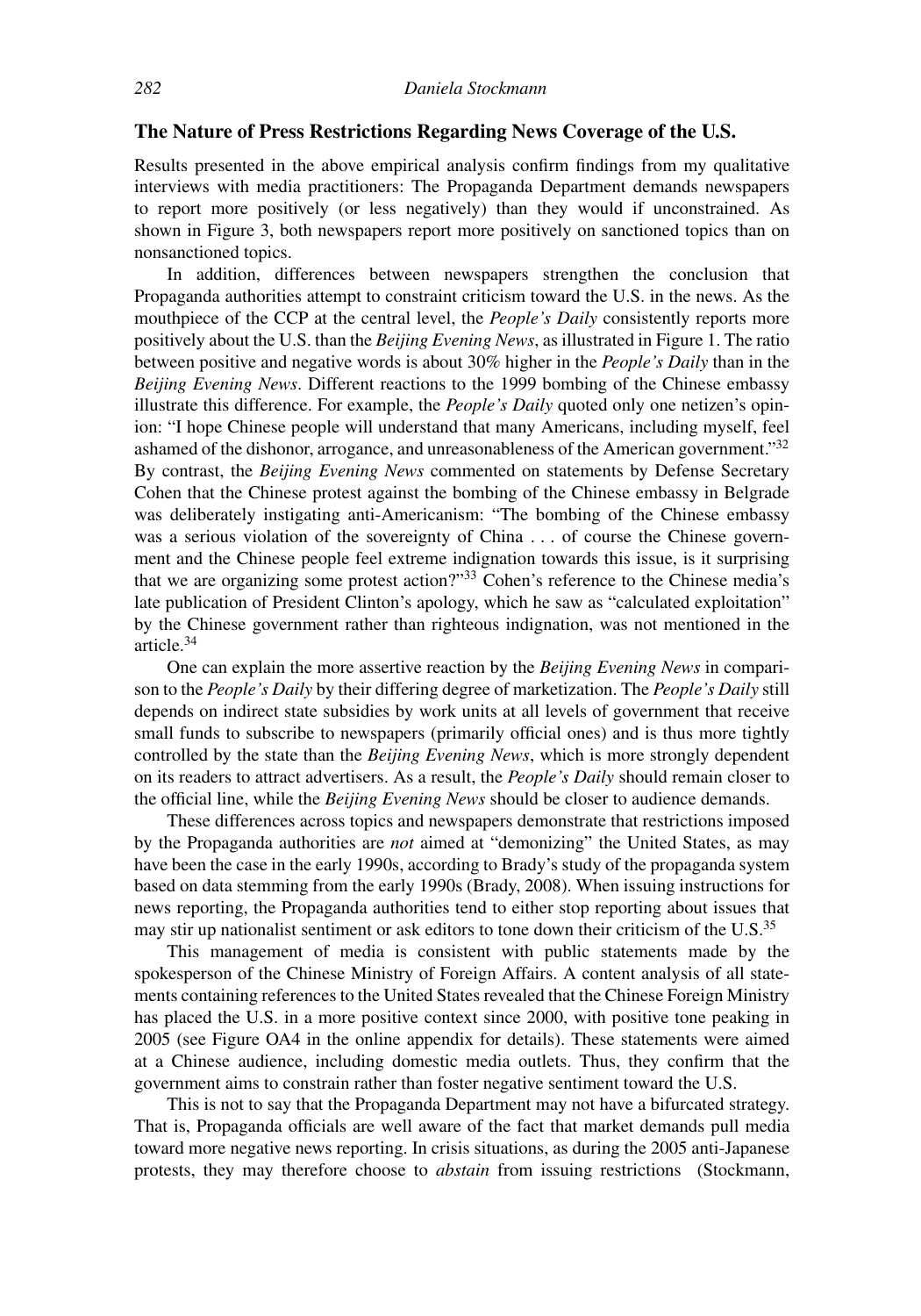2010b, 2011). The motives of public officials for allowing Chinese media to express their anger are still debated among scholars and include arguments about fear that outraged nationalists may turn against the regime if not allowed to express their anger and strategic use of protests to increase audience costs in international relations (Weiss, 2008; Reilly, in press). However, even if the government makes strategic use of the market during crisis situations, reporters encounter instructions that are aimed at constraining criticism of the U.S. in the news in their work, leading to the peculiar patterns in news reporting described previously.

## **Other Alternative Explanations**

In addition to claims that increased negativity toward the U.S. may be initiated by the Propaganda Department, another possible explanation is that confrontational events between China and the U.S. affect how Chinese media outlets report about the international news. As explained above, I deliberately selected 1999 as a year of tension between the United States and China and 2003 as a year where relations were stable in order to account for this important counterexplanation. As a nonsanctioned topic, newspapers used the war on Iraq to criticize the United States, but the event itself did not lead to the same degree of tension between China and the U.S. as the 1999 embassy bombing. Therefore, the rise of negativity toward the U.S. in the two newspapers is unlikely to result from a direct response to confrontational events between the United States and China.

In order to further strengthen my confidence in these findings, I also compared the tone of news reporting in Chinese and American Annual Human Rights (HR) Reports over time. Since 2000, the Chinese government has published a report on the state of human rights in the United States in the previous year.<sup>36</sup> The Information Office of the State Council usually publishes the report a few days after the U.S. Department of State publicizes its annual country report on human rights practices in China in February or March. An assessment of the tone in these HR reports reveals that American and Chinese HR reports are essentially mirror images of each other: Chinese HR reports become more positive when American HR reports become more negative, and vice versa; only 2008, the year of the Beijing Olympics, breaks this pattern.<sup>37</sup> This development does not show any signs of retaliation, not even when confrontation accumulates over time, thus reinforcing the conclusion that confrontation in Sino-U.S. relations does not drive increasing negativity toward the U.S. in China.

However, the authors of the HR reports in the Information Office are not media practitioners. Could it be that Chinese editors and journalists are becoming more supportive of nationalism and express their increasingly negative sentiment toward the U.S. in the news independently of both instructions by the Propaganda Department and pressures by the market? Research in the American context suggests that misperceptions of the poor being African American may be driven in part by TV and print journalists selecting images of African Americans when reporting about poverty (Gilens, 1999). Yet Chinese journalists consider themselves as being cornered between the state and the market and thus lacking autonomy (Y. Zhao, 1998). More specifically with respect to international news, a study of 123 Chinese journalists with expertise in international news reporting conducted by the People's University of China in the fall of 2010 reveals that only a small minority of media practitioners believe that factors other than the government or demands by media audiences influence their reporting about foreign actors.<sup>38</sup> Though we cannot completely exclude the possibility that reporters' personal opinions do matter in some cases, journalists themselves feel tightly constrained by demands by the government and the market,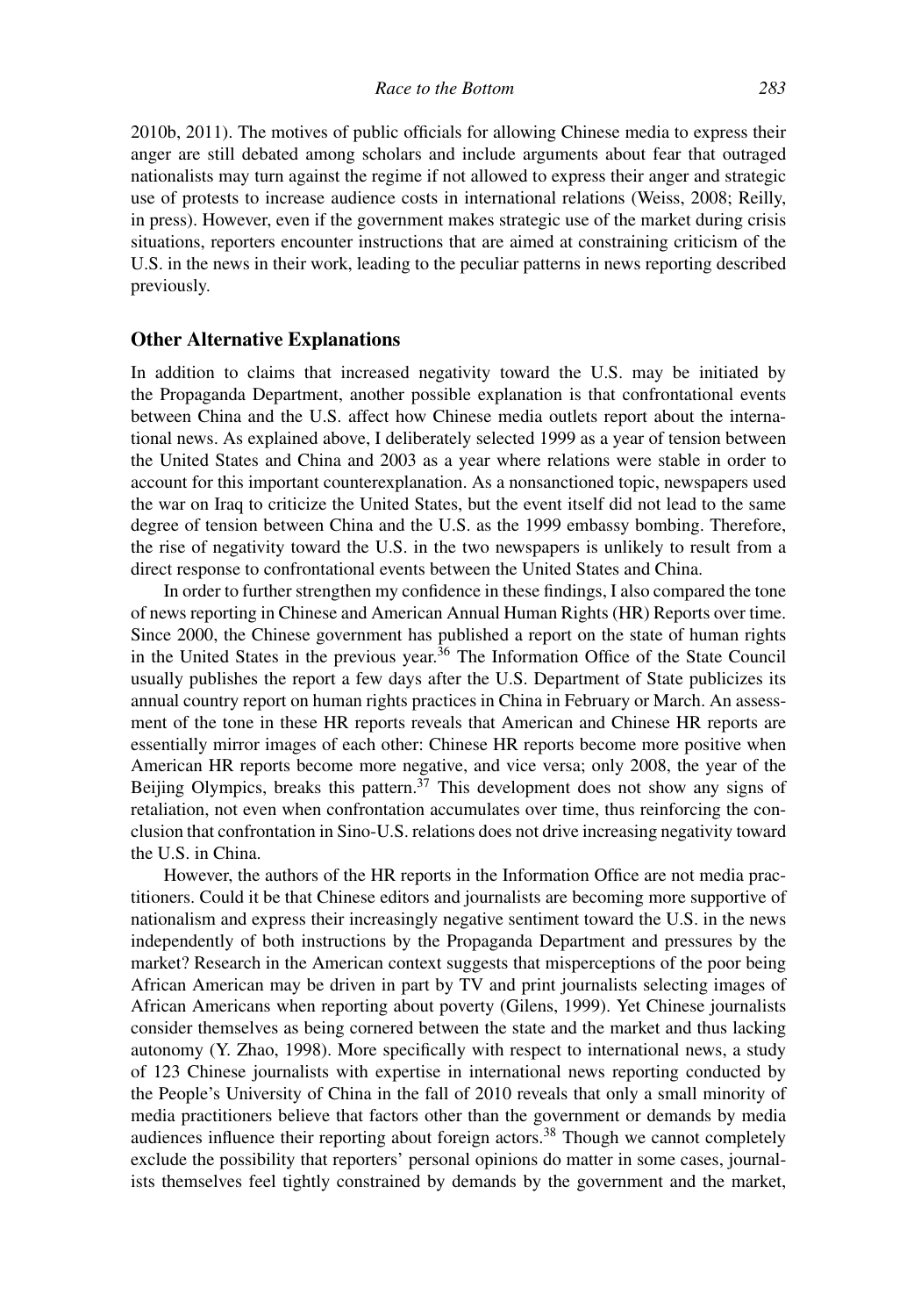leading to changes in news reporting. These studies strengthen the conclusion that increasing negativity toward the United States in the *People's Daily* and *Beijing Evening News* is rooted predominantly in the interaction between state and market forces.

#### **Race to the Bottom?**

Changes in news reporting about the United States in the *People's Daily* and *Beijing Evening News* demonstrate that increased competition within a marketized media environment can, over time, change the dominant message transmitted by a tightly controlled state media. When competitive pressures induce established papers to move into nonsanctioned topics, these changes can pull news reporting closer to the opinion of media audiences. The *People's Daily* and *Beijing Evening News* both used nonsanctioned topics considered unrelated to the U.S.–China relationship, such as the war on Iraq, as opportunities to raise criticism and cater to audience demands. By increasing reporting on nonsanctioned topics, even the mouthpiece of the CCP central leadership adjusted its position over time to accommodate audiences and increase negative news.

These findings, though neither representative of the Chinese media as a whole nor news reporting more generally, help to place common explanations of the rising negativity toward the U.S. as a product of propaganda induced by the state into perspective. As a main source of information, media provide the lens through which domestic audiences interpret international events. In a marketized media environment, concerns about what kind of news stories this audience finds attractive can have a significant influence on how journalists decide to cover these stories. While this point seems obvious in the context of most liberal democracies, media audiences are often considered unimportant for authoritarian media, as they tend to be subject to tight press restrictions. There is a strong correlation between freedom of press and political liberalization (Norris & Inglehart, 2009). Yet even when an authoritarian regime tightly controls news content, the combination of press restrictions and competitive market forces can induce reports to engage into a race to the bottom as media outlets have to weigh the possible government reaction against the benefits of gaining an audience to make a profit. This situation may result in an overall move toward audience demands.

How one evaluates these effects depends on which highest standards one employs for evaluation. On the one hand, this development may result in more satisfied consumers as readers see their own opinions more strongly reflected in the news. Indeed, there is evidence that Chinese readers seek out nonofficial papers as those are regarded to be more credible (Stockmann, 2010b, in press). On the other hand, readers are also affected by what they read in the news: Negative news reporting about the U.S. in nonofficial papers increases negative sentiment towards the United States (Stockmann, in press). When journalists write critical stories about the U.S. they may be responsive to growing assertiveness among the Chinese public while simultaneously feeding into popular nationalism and antiforeign sentiment, which may have important implications for U.S.–China relations.

These dynamics do not seem to be part of a carefully planned strategy of Propaganda authorities. While Chinese officials often blame the marketized media and the Internet for stirring up nationalist sentiment (X. Wu, 2007), they do not seem to be aware of a long-term downward trend of the official line as publicized in official mouthpieces. From the perspective of public officials, media may experience increasing pressure from audiences, and the job of Propaganda authorities remains to keep those pressures under control when they arise. One reason for this focus on short-term developments may be that the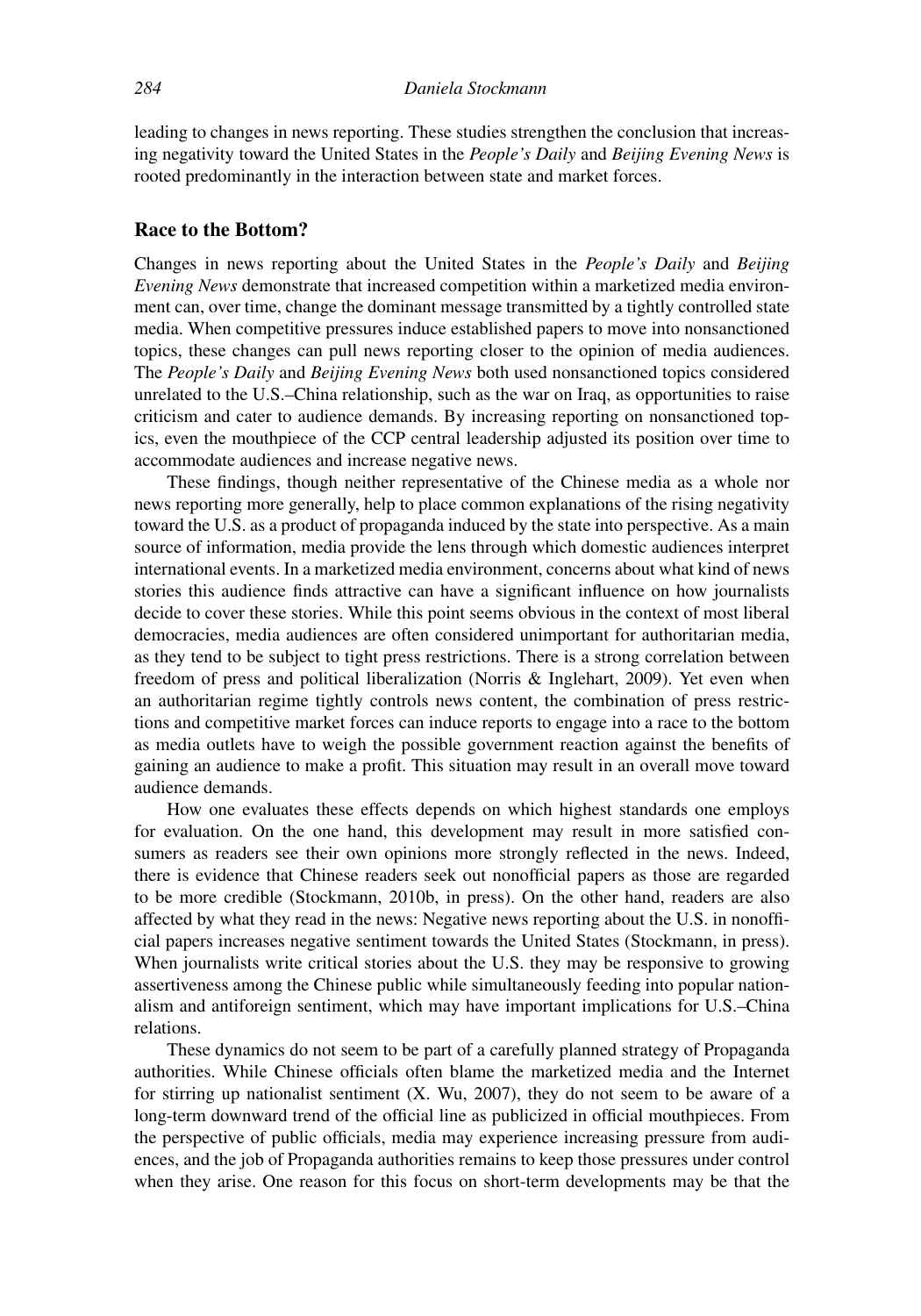Chinese Propaganda Department imposes press restrictions situationally (Brady, 2008), often without empirical knowledge about long-term trends. Another may be that marketized media are creative about disguising their strategies to circumvent press restrictions, as shown in the case of the *People's Daily*. If Propaganda authorities only place emphasis on sanctioned topics, simply publishing fewer topics but those according to the rules may already satisfy demands by the state, while increased coverage of nonsanctioned topics may allow media outlets to respond more strongly to the market. As a result, the official government position as publicized in mouthpieces may adjust to audience demands over time, while public officials get positive feedback that press restrictions are implemented effectively.

While a race to the bottom situation may occur in any media system, the particular pattern in which media outlets attempt to circumvent punishment by the state may be specific to China, or possibly other kinds of authoritarian states. Authoritarian regimes impose tighter controls over media reporting and are more likely to rely on severe punishments to enforce policies (Norris & Inglehart, 2009; Mulligan, Gil, & Sala-i-Martin, 2004). In China, repeatedly undermining boundaries for news reporting can result in reeducation sessions, loss of employment, and even imprisonment. These coercive measures by the government and the absence of a media law and legal system capable of protecting freedom of the press provide strong incentives for media practitioners to disguise attempts to disregard press restrictions. As a result, the particular way in which newspapers try to adhere to audience demands while simultaneously satisfying the state is shaped by the broader political environment into which they are integrated. Antiforeign sentiment and ethnocentrism may be attractive means to keep audiences attentive and engaged (Kinder & Kam, 2009, p. 40), yet the particular form they take in Chinese newspapers is a distinct function of the Chinese political system.

#### **Notes**

1. See, for example, *The National Interest* (Winter 2000/2001), CNN (April 3, 2001), and *Newsweek* (April 16, 2001).

2. My findings differ from Brady (2008) since her data stem from the early 1990s while mine refer to the situation in the early 2000s.

3. This approach by the central government can change during crisis. During nationalist outbursts, the central government walks a fine line between allowing expressions of negativity while at the same time constraining popular anger. Since this study examines general trends over time, my explanations of the position of the central government relate to regular circumstances. For more detailed explanations of the dynamics between the central government and citizens in times of crisis, see Johnston and Stockmann (2007) and Stockmann (2010b).

4. See http://gapp.gov.cn.

5. Some newspapers had already lost all subsidies in the early 1980s, for example the *Jilin Daily* (Y. Zhao, 1998, p. 52, footnote 6).

6. See http://www.3009.cn/Article/200591413311-1.htm. While the *Beijing Youth Daily* had been the first among newspapers, the Hunan Broadcasting Bureau listed parts of its business on the Shenzhen stock market as early as 1999 (Y. Zhao, 1998). The *Guangzhou Daily* also applied to go on the stock market but did not receive permission (Shentu, 2004).

7. *Guanyu Guifan Xinwen Chubanye Rongzi Huodong De Shishi Yijian* (*Opinion on the Implementation of Regulations on Financial Activities of the Publication and Press Industry*), General Administration of Press and Publications, July 25, 2003. Foreign investment remains restricted to magazines and the Hong Kong-based Phoenix TV (Interviews 4, 7, 10, 15, 21, 25, 27, 35, and 42). Phoenix TV is a satellite television joint venture between Rupert Murdoch's Star TV; Liu Changle, an overseas Chinese entrepreneur; and the Bank of China.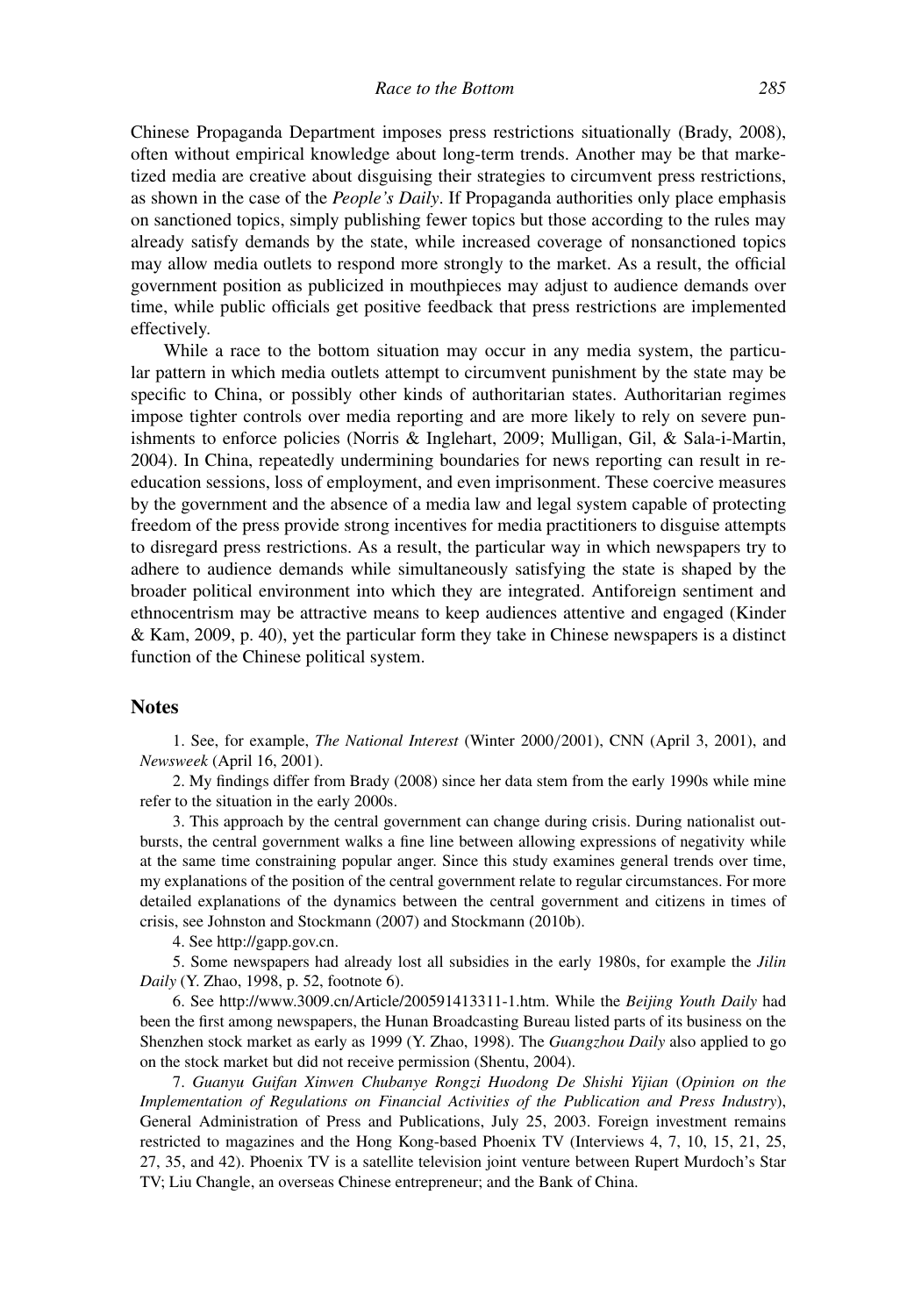8. Spatial models are more complicated once more than two parties and more than one issue dimension are taken into account (see, for example, Meguid, 2005).

9. There is no commonly accepted definition of hard news and soft news. Features of soft news common in definitions include a more personal and colloquial language as opposed to a more institutional and distant one as well as a set of story characteristics, including sensationalism and the absence of a public policy component (Baum, 2002).

10. In principle, nonofficial papers are more concerned than official papers about making a profit since official papers can still rely on small state subsidies. However, profit orientation also depends on competitive pressure: If readership drops dramatically, an official paper may experience greater competive pressure than a nonofficial paper (see the section on case selection for details).

11. Yan and Qi coded events in Sino-U.S. relations on a monthly basis along a negative (−9) to positive (+9) interval scale. In May 1999 the scale drops from being fairly friendly (about +3) to somewhat confrontational (about  $-0.5$ ) and remains at about similar levels until the end of the year; in 2003 the scale is continuously positive (about  $+0.5$ ) without dramatic shifts in the relationship (Yan & Qi, 2009). Figure OA4 in the online appendix confirms that the position of the Chinese government regarding the U.S. improved between 2000 and 2003. The role of the war on Iraq is discussed in detail in the online appendix.

12. The survey was conducted based on face-to-face interviews by the Research Center on Contemporary China at Peking University, relying on probability proportional to size random sampling. Lists of registered Beijing residents (with Hukou) are issued every year, but exclude migrant workers. See the online appendix for more details.

13. See Table OA3 in the online appendix. For a detailed examination of our knowledge base on Chinese attitudes toward the U.S., see Johnston and Stockmann (2007).

14. It is unclear why public sentiment toward the U.S. declined over time; possible explanations include rising in-group identity and nationalism (Tajfel  $&$  Turner, 1979), dissatisfaction with the situation at home (Hollander, 1992), socialization in school and peer groups (Greenstein, 1965), personal contact (Brewer & Miller, 1988), and increasing negativity in the news driven by media marketization (see conclusion).

15. On the role of conglomeration in tightening control over nonofficial papers and subsidizing official papers, see Y. Zhao (2005) and Li, He, and Yu (2006). On conglomerates' internal organization, see Song (2004).

16. Interviews 8 and 34.

17. The *Beijing Evening News* was sampled from CD-ROMs published by the Beijing Daily Group. The *People's Daily* was sampled using the Renmin Ribao Archive. In order to exclude tangential articles, I did not collect those that only mentioned the United States once in the text.

18. Semantic space was chosen based on pretesting. Eight words were large enough to pick up variation in tone but narrow enough to ensure that valence words (negative and positive terms) tended to be related to the concept of interest (the United States).

19. Interviews 14, 16, 21, and 25. C. Wang (2010) argues that Chinese netizens voiced support for the American invasion of Iraq but that official papers could not report these positive opinions in order not to undermine the official line of the government. None of my interviewees mentioned a demand by the public for positive news, only for negative news, also in relation to the war on Iraq.

20. Nonsanctioned topics give journalists autonomy to satisfy market demands, but the resulting news reporting can be close to the "official line," even if Propaganda authorities do not issue instructions. For a detailed examination of these dynamics, see Stockmann (in press).

21. The author is grateful to AC Nielsen for sharing these data. In the case of special programs, TV ratings of each individual program on the war on Iraq were added together. Since some people may have watched several programs, the actual audience size may be smaller.

22. About 30 news organizations sent over 100 journalists abroad. Interviews 16 and 25.

23. First, the Office of Taiwan Affairs gives instructions for coverage of Taiwanese people of importance, leadership meetings, and cross-strait relations. Second, journalists can only report about Taiwanese economic issues if they received agreement from the Office of Taiwan Affairs beforehand. Finally, in case of a crisis, reporters need to rely on announcements by the Office of Taiwan Affairs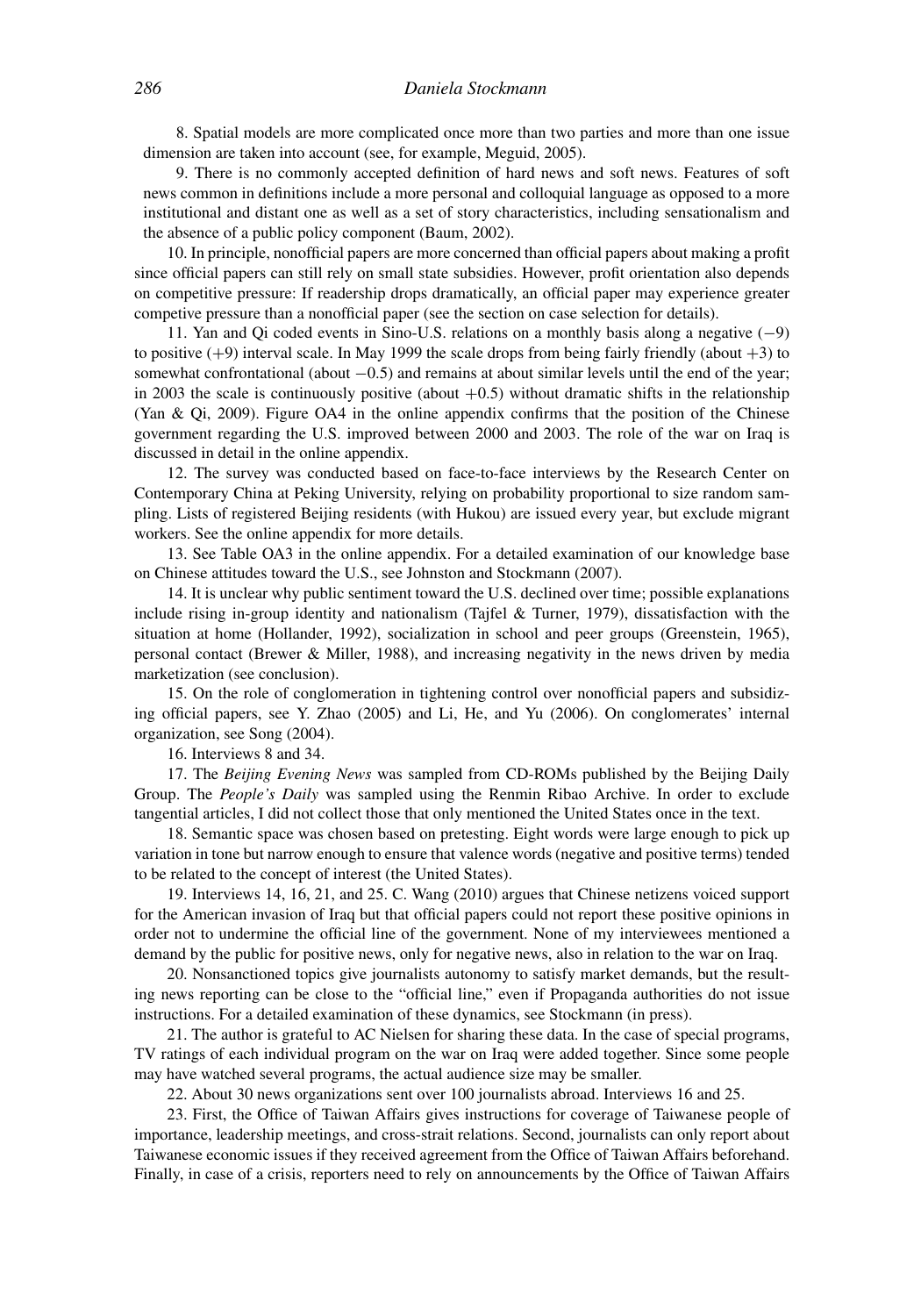and the International Communication Office of the CCP Central Committee. There are also detailed guidelines concerning word usage in the context of Taiwan. For example, instead of "mainland" journalists should use "my country."

24. Results are included in Table OA5 in the online appendix available at the author's Web site at daniestockmann.net. Many thanks to Xiao Qiang, the head of Berkeley's China Digital Times Project, and Jonathan Hassid for sharing this list.

25. Since the number of matching synonyms for the main concept of interest affects the number of negative and positive words found in the text, I control for the length of the article, measured in words and recoded to run from 0 to 1; sensitivity over time was assessed by the proportion of Xinhua news articles published on the same day as the article by the newspaper. For details, see Stockmann (2010a).

26. Variations of the model are included in Table OA4 in the online appendix.

27. The difference in tone (marginal effect of year on tone as newspaper type changes) between 1999 and 2003 in the *Beijing Evening News* is −0.14∗∗ (*SE* = 0.08); in the *People's Daily* it is −0.07 (*SE* = 0.07). Differences between newspapers in 1999 and 2000 remain statistically significant: Differences between newspapers in tone (marginal effect of newspaper type as year changes) in 1999 is 0.26∗∗ (*SE* = 0.09); in 2003 it is 0.32∗∗ (*SE* = 0.08). Statistical tests on the role of Xinhua news reports and news reporting on Iraq are discussed in detail in the online appendix.

28. The difference in mentioning leaders in the text (marginal effect of year on sanction topic as newspaper type changes) between 1999 and 2003 in the *People's Daily* is −0.54∗∗ (*SE* = 0.09); in the *Beijing Evening News* it is −0.12 (*SE* = 0.08). Differences between newspapers in 1999 and 2000 (marginal effect of newspaper type as year changes) in 1999 is 0.39∗∗ (*SE* = 0.10); in 2003 it is −0.03 (*SE* = 0.09). Statistical tests on the role of Xinhua news reports and news reporting on Iraq are discussed in detail in the online appendix.

29. In the *Beijing Evening News* the difference in tone (marginal effect of year on tone as sanctioned topic changes) between 1999 and 2003 when reporting on China and the U.S. is −0.11  $(SE = 0.10)$ ; when reporting only about China, it is  $-0.17$ <sup>\*</sup> ( $SE = 0.10$ ). Differences between sanctioned and nonsanctioned topics in 1999 and 2000 remain statistically significant: Differences in tone when comparing between topics (marginal effect of reporting on China and the U.S. as year changes) in 1999 is 0.48∗∗ (*SE*= 0.10); in 2003 it is 0.55∗∗ (*SE* = 0.10). Statistical tests on the role of Xinhua news reports and news reporting on Iraq are discussed in detail in the online appendix.

30. In the *People's Daily* the difference in tone (marginal effect of year on tone as sanctioned topic changes) between 1999 and 2003 when reporting on China and the U.S. is  $0.09$  (*SE* = 0.10); when reporting only about China, it is −0.31∗∗ (*SE* = 0.12). Differences between sanctioned and nonsanctioned topics in 1999 and 2000 become more significant over time: Differences in tone when comparing between topics (marginal effect of reporting on China and the U.S. as year changes) in 1999 is 0.14 (*SE* = 0.12); in 2003 it is 0.54∗∗ (*SE* = 0.10). Statistical tests on the role of Xinhua news reports and news reporting on Iraq are discussed in detail in the online appendix.

31. Results are available from the author.

32. "Uphold Justice" ("Shenzhang Zhengyi"), *People's Daily,* May 13, 1999.

33. "US Secretary of Defense Cohen Talked a Lot of Nonsense Yesterday" ("Meiguo Fang Buzhang Keyin Zuotian Da Fang Jue Ci"), *Beijing Evening News,* May 13, 1999.

34. "Big Raids Resume as NATO Reasserts Demands on Serbs," *New York Times,* May 12, 1999. 35. The negative coefficient of sensitivity over time in Table 1 indicates that news reporting becomes more negative when tension in Sino-U.S. relations increases. However, even in crisis situations the Propaganda Department often constrained news reporting after protests took place. For a more detailed explanation of this argument, see Stockmann (2010b).

36. The first Chinese HR report was published in February 2000, referring to the situation in 1999. It was coded as 1999 in Figure OA3 in the online appendix.

37. See the online appendix for details on research methods and findings regarding the comparison of American and Chinese HR reports.

38. These data are part of a research project on Chinese views of the European Union funded by the 7th Framework Program of the European Commission run by the University of Nottingham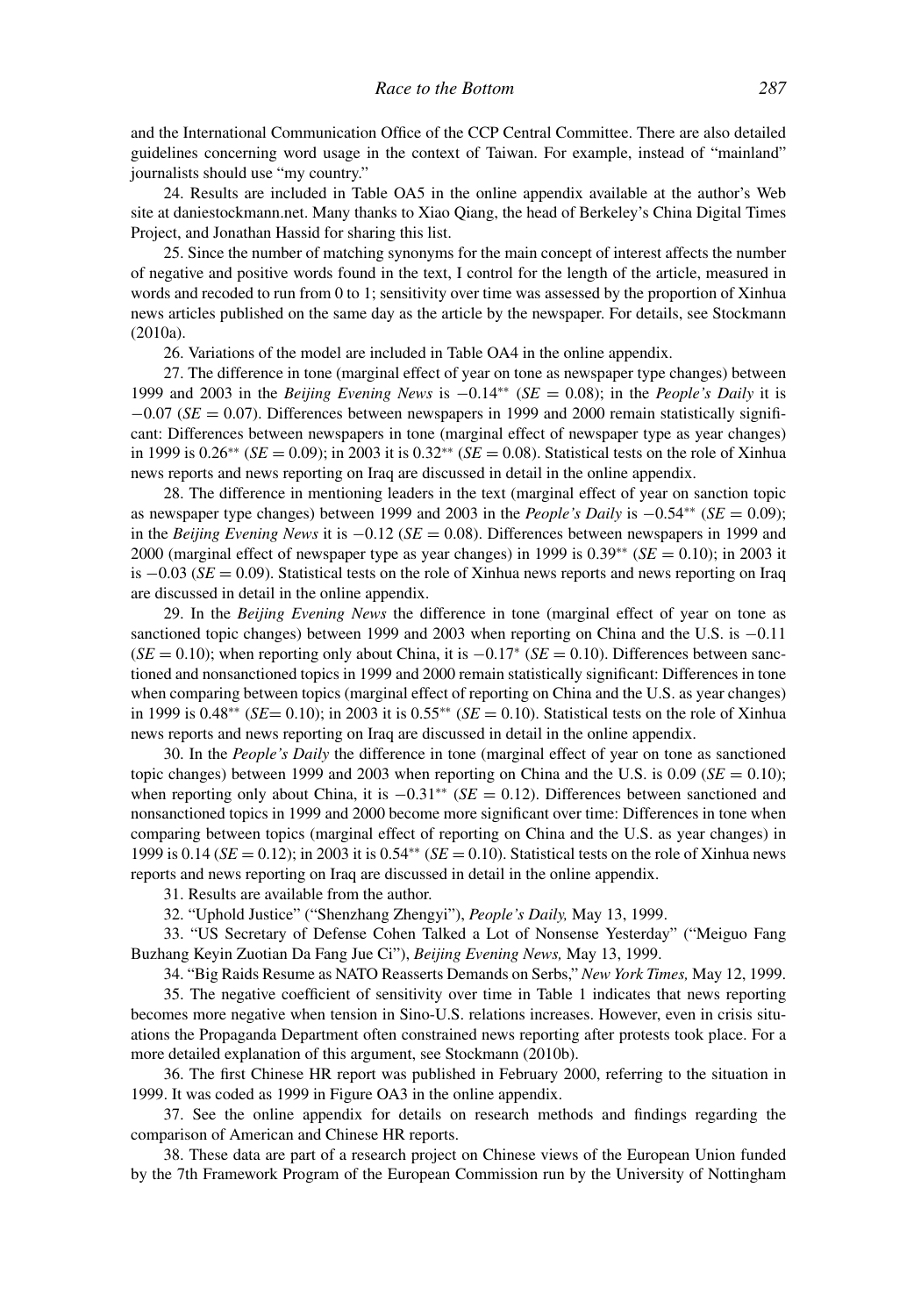in collaboration with the Chinese Academy of Social Sciences, the People's University of China, Leiden University, Jakobs University Bremen, and Chatham House. A total of 29.5% of editors and journalists named as influential the nature of the relationship between China and the foreign actor, and another 13.11% named the Chinese government and senior-level media staff; since the Propaganda Department demands that the Chinese media report about foreign affairs from the perspective of the Chinese government, together the perceived influence of the state on media reporting adds up to about 43% (the perceived influence of the government is much higher among the second  $[11\%]$  and third important factors  $[29.5\%]$  in influencing reporting). Another 27% named readers and media audiences as influential. Only 16.4% selected attitudes of other media and only 4% the newsworthiness of the story as being influential in how they report about foreign politics. The precise question wording referred to reporting about the European Union, not the general term international news. However, since news reporting about the U.S. is more tightly restricted than about the European Union and Chinese media audiences care more strongly about news on the United States than about the EU, we would expect reporters to be even more likely to select the state and media audiences as important factors when asked about the United States.

#### **References**

- Baum, M. A. (2002). Sex, lies, and war: How soft news brings foreign policy to the inattentive public. *American Political Science Review*, *96*, 91–109.
- Brady, A.-M. (2008). *Marketing dictatorship: Propaganda and thought work in contemporary China*. Lanham, MD: Rowman & Littlefield.
- Brewer, M., & Miller, N. (1988). Contact and cooperation: When do they work? In P. A. Katz & D. A. Taylor (Eds.), *Eliminating racism: Profiles in controversy* (pp. 315–326). New York, NY: Plenum Press.
- Downs, A. (1957). *An economic theory of democracy*. New York, NY: Harper Books.
- Endersby, J. M. I., & Ognianova, E. (1997). A spatial model of ideology and political communication. *Press*/*Politics*, *2*, 23–39.
- Fewsmith, J., & Rosen, S. (2001). The domestic context of Chinese foreign policy. In D. M. Lampton (Ed.), *The making of Chinese foreign and security policy in the era of reform*, *1978*–*2000* (pp. 151–187). Stanford, CA: Stanford University Press.
- Gilens, M. (1999). *Why Americans hate welfare*. Chicago, IL: University of Chicago Press.
- Greenstein, F. I. (1965). *Children and politics*. New Haven, CT: Yale University Press.
- Hamilton, J. (1998). *Channeling violence: The economic market of violent television programming*. Princeton, NJ: Princeton University Press.
- Hamilton, J. (2004). *All the news that's fit to sell: How the market transforms information into news*. Princeton, NJ: Princeton University Press.
- Hardin, R. (1982). *Collective action*. Baltimore, MD: Resource for the Future.
- Hollander, P. (1992). *Anti-Americanism: Critiques at home and abroad*, 1965–1990. New York, NY: Oxford University Press.
- Hughes, C. (2006). *Chinese nationalism in the global era*. New York, NY: Routledge.
- Johnston, A. I., & Stockmann, D. (2007). Chinese attitudes toward the United States and Americans. In P. Katzenstein & R. Keohane (Eds.), *Anti-Americanisms in world politics* (pp. 157–195). Ithaca, NY: Cornell University Press.
- Kinder, D. R., & Kam, C. D. (2009). *Us against them: Ethnocentric foundations of American opinion*. Chicago, IL: University of Chicago Press.
- Kitschelt, H. (1995). *The radical right in Western Europe*. Ann Arbor: University of Michigan Press.
- Ku, L.-W., Wu, T.-H., Lee, L.-Y., & Chen, H.–H. (2005). *Construction of an evaluation corpus for opinion extraction*. Retrieved from http://research.nii.ac.jp/ntcir/workshop/ OnlineProceedings5/data/OPEN/NTCIR5-OPEN-KuL.pdf
- Li, C.–C., He, Z., & Yu, Y. (2006). Conglomerated: The case of the Shenzhen Press Group. *Media, Culture, & Society*, *28*, 581–602.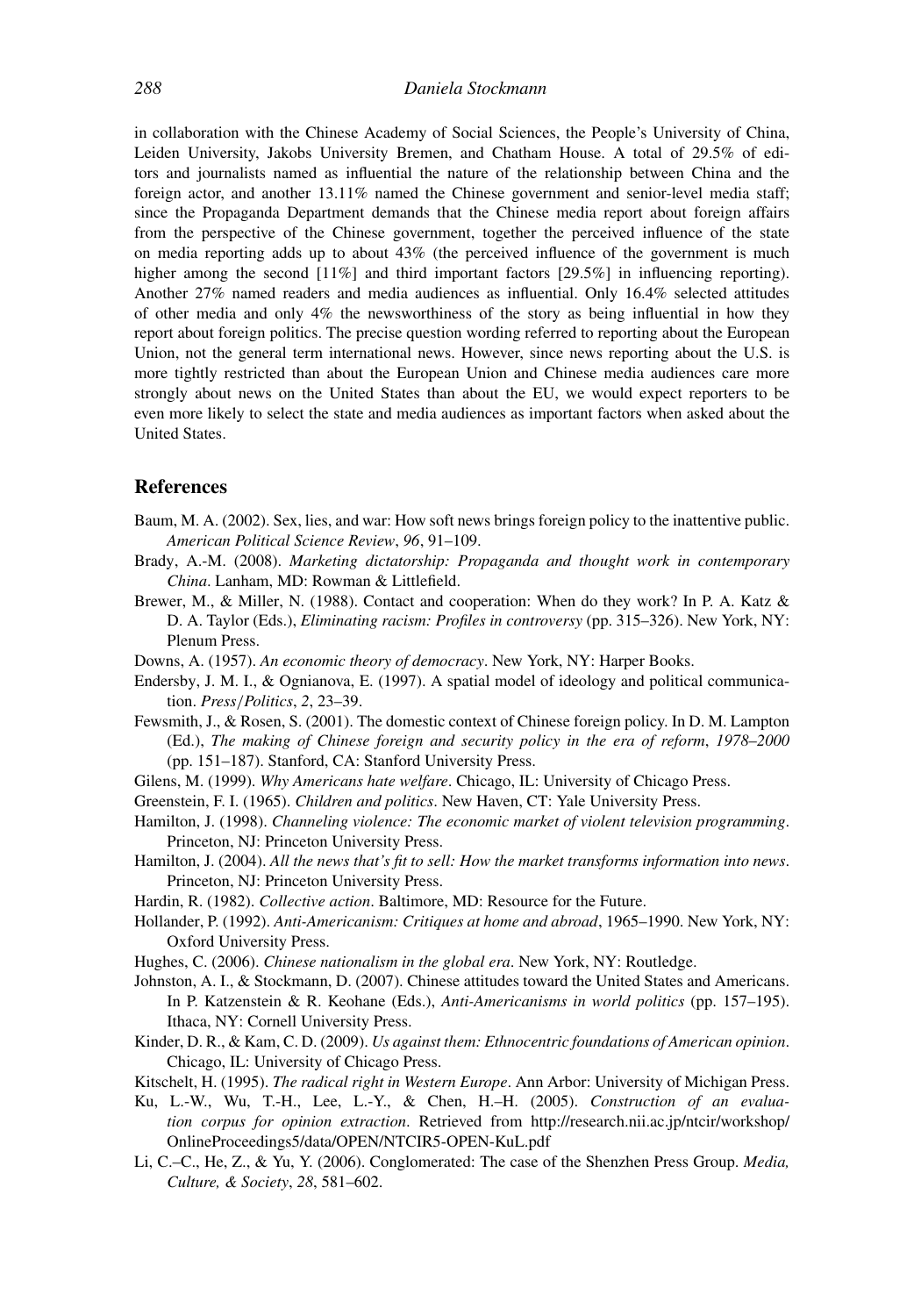- Lowe, W., Benoit, K., Mikhaylov, S., & Laver, M. (2011). Scaling policy positions from coded political texts. *Legislative Studies Quarterly*, *36*, 123–155.
- Meguid, B. M. (2005). Competition between unequals: The role of mainstream party strategy in niche party success. *American Political Science Review*, *99*, 347–359.
- Mulligan, C. B., Gil, R., & Sala-i-Martin, X. (2004). Do democracies have different public policies than nondemocracies? *Journal of Economic Perspectives*, *18*, 51–74.
- Neuendorf, K. A. (2002). *The content analysis guidebook*. Thousand Oaks, CA: Sage.
- Norris, P., & Inglehart, R. (2009). *Cosmopolitan communications: Cultural diversity in a globalized world*. New York, NY: Cambridge University Press.
- Reilly, J. (2006). China's history activism and Sino-Japanese Relations. *China: An International Journal*, *4*, 189–216.
- Reilly, J. (in press). *Strong state, smart state: The rise of public opinion in China's Japan policy*. New York, NY: Columbia University Press.
- Seckington, I. (2005). Nationalism, ideology, and China's 'fourth generation' leadership. *Journal of Contemporary China*, *14*, 23–33.
- Shambaugh, D. L. (1991). *Beautiful imperialist: China perceives America, 1972–1990*. Princeton, NJ: Princeton University Press.
- Shentu, Q. (2004). Nian Baoye Touzi Xin Tedian [New characteristics of investment in the newspaper industry in 2004]. In *Zhongguo Baoye Nianjian* (pp. 41–42). Beijing, China: Zhongguo Gongshang Lianhe Chubanshe.
- Shepsle, K. A. (1991). *Models of multiparty electoral competition*. New York, NY: Harwood Academic Publishing.
- Shirk, S. (2007). Changing media, changing foreign policy. *Japanese Journal of Political Science*, *8*, 43–70.
- Song, Y. (2004). Zhongguo Baoye Jituan Jianjie [Introduction to Chinese newspaper conglomerates]. In *Zhongguo Baoye Nianjian* (pp. 386–405). Beijing, China: Zhongguo Gongshang Lianhe Chubanshe.
- Stempel, G. H. (1952). Sample size for classifying subject matter in dailies. *Journalism Quarterly*, *29*, 333–334.
- Stockmann, D. (2010a). Information overload? Collecting, managing, and analyzing Chinese media content. In A. Carlson, M. Gallagher, & M. Manion (Eds.), *Sources and methods in Chinese politics* (pp. 107–125). New York, NY: Cambridge University Press.
- Stockmann, D. (2010b). Who believes propaganda? Media effects during the anti-Japanese protests in Beijing. *China Quarterly*, *202*, 269–289.
- Stockmann, D. (2011). What information does the public demand? Getting the news during the 2005 anti-Japanese protests. In S. Shirk (Ed.), *Changing media, changing China* (pp. 175–201). New York, NY: Oxford University Press.
- Stockmann, D. (in press). *Media commercialization and authoritarian rule in China*. New York, NY: Cambridge University Press.
- Tajfel, H. (1982). *Social identity and intergroup relations*. Cambridge, England: Cambridge University Press.
- Tajfel, H., & Turner, J. C. (1979). An integrative theory of intergroup conflict. In W. Austin & S. Worschel (Eds.), *The social psychology of intergroup relations* (pp. 33–47). Monterey, CA: Brooks/Cole.
- Turner, J. C. (1987). *Rediscovering the social group: A self-categorization theory*. Oxford, England: Basil Blackwell.
- U.S.-China Security Report Commission. (2002). *Perspectives towards the United States in selected newspapers of the People's Republic of China*. Washington, DC: Author.
- Wang, C. (2010). Gongzhong Dui Zhongguo Waijiao De Canyu Jiqi Yingxiang: Jiyu 2003 Nian De San Ge Anli De Yanjiu [The participation and influence of the public on Chinese foreign affairs: Three case studies from 2003]. *Waijiao Pinglun*, *3*, 74–96.
- Wang, M., & Jing, M. (2003). Waishi Caifang Baodao [Foreign affairs interview reports]. In H. Lan (Ed.), *Zhuanye Caifang Baodaoxue* (pp. 53–75). Beijing, China: People's University Press.